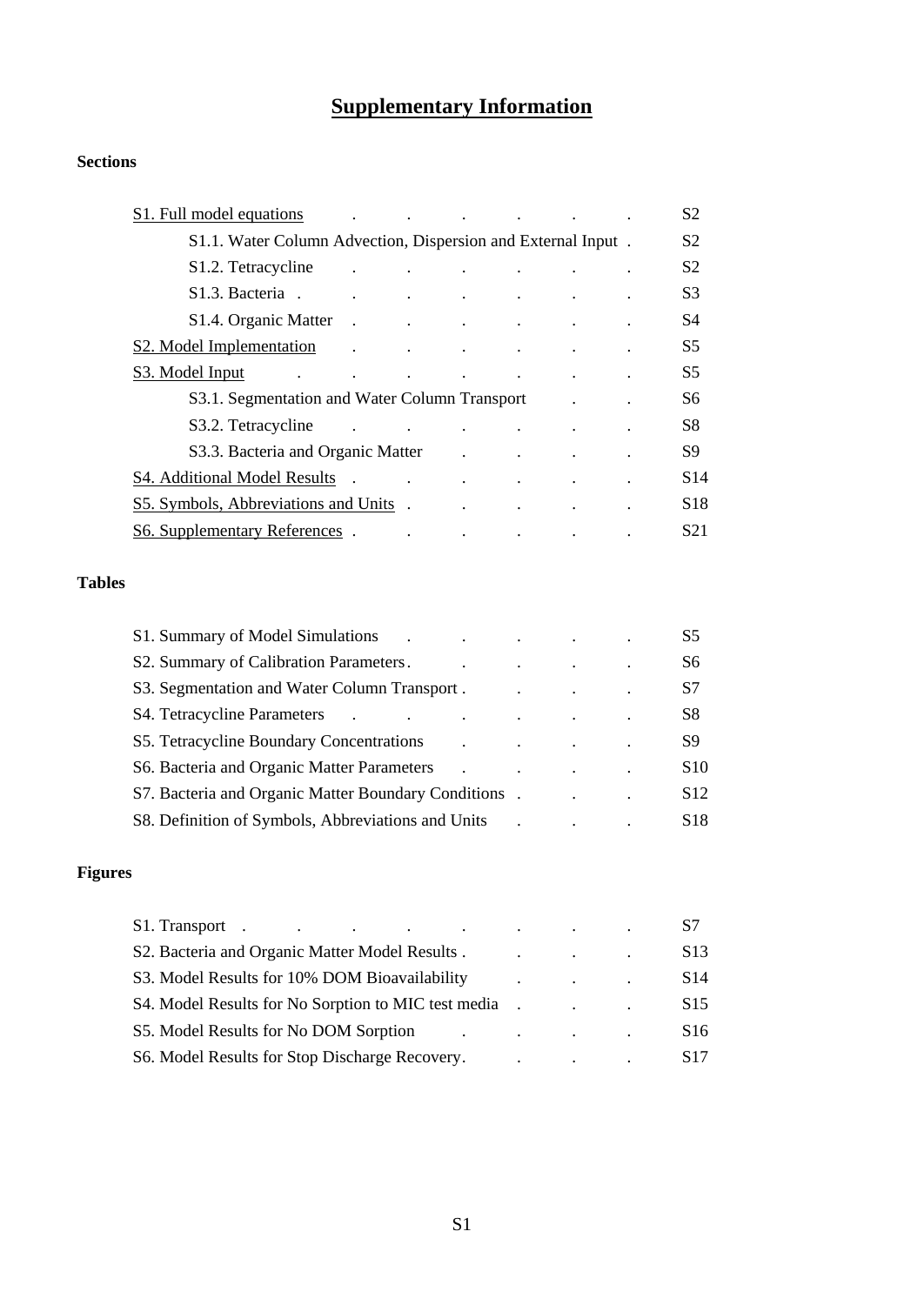## **S1. Full Model Equations**

## S1.1. Water Column Advection, Dispersion and External Input

Water column advection, dispersion and external input terms are the same for all state variables. To illustrate, *x*<br>cycl<br>*WC*,*i* 

the equation for tetracyclicine in a water column segment (*i*) is:  
\n
$$
V_{WC,i} \frac{dC_{WC,i}}{dt} = Q_{i-1,i} C_{WC,i-1} - Q_{i,i+1} C_{WC,i} - C_{WC,i} - \frac{E_{m,i,i+1} A_{i,i+1}}{L_{i,i+1}} (C_{WC,i} - C_{WC,i+1}) + Q_{IN,i} C_{IN,i} - \frac{E_{m,i-1,i} A_{i-1,i}}{L_{i-1,i}} (C_{WC,i} - C_{WC,i+1})
$$
\n(S1)

where  $V_{WC}$  (m<sup>3</sup>) is the water column volume (=  $\Delta x$  *H B*, see Table S3),  $Q$  (m<sup>3</sup> d<sup>-1</sup>) is the flow rate,  $E_m$  (m<sup>2</sup> d<sup>-1</sup>) is the dispersion coefficient,  $A(m^2)$  is the cross sectional area, and  $L(m)$  is the mixing length. Equation S1 states that the concentration of tetracycline in water column segment *i* changes with advective input from the upstream segment (term 1), advective output to the downstream segment (term 2), dispersive exchange with the upstream segment (term 3), dispersive exchange with the downstream segment (term 4) and external input (term 5). In addition to these advection, dispersion and external input processes, the concentration changes due to a number of other processes. Those depend on the state variable (e.g., tetracycline *vs.* POM) and are defined below. The advection, dispersion and external input terms, and segment indices (*i*) are omitted from subsequent equations for clarity.

#### S1.2. Tetracycline

## *S1.2.a. Partitioning in Water Column* ( $\phi = 1$ )

The tetracycline state variable corresponds to the total concentration in all phases. The freely dissolved  $(C_{fd})$ , dissolved ( $C_d$ , freely dissolved + DOM-bound) and particulate ( $C_p$ , solids-bound) concentrations are:

$$
C_{fd,WC} = C_{WC} \frac{1}{1 + K_{d,DOM} DOM_{WC} + K_{d,solid}TSS_{WC}}
$$
(S2)

$$
C_{d,WC} = C_{WC} \frac{1 + K_{d,DOM} DOM_{WC}}{1 + K_{d,DOM} DOM_{WC} + K_{d,solid}TSS_{WC}}
$$
(S3)

$$
C_{p,WC} = C_{WC} \frac{K_{d, solid} T S S_{WC}}{1 + K_{d,DOM} DOM_{WC} + K_{d,solid} T S S_{WC}}
$$
(S4)

## *S1.2.b. Partitioning in Sediment Bed*  $(\phi < 1)$

The effect of porosity in the sediment bed is accounted for by including the porosity in the partitioning equation. For the freely dissolved equation, for example, this is:

 $\overline{1}$ 

$$
C_{fd,SED} = C_{SED} \frac{\phi}{\phi + K_{d,DOM} DOM_{SED} + K_{d,solid}TSS_{SED}}
$$
(S5)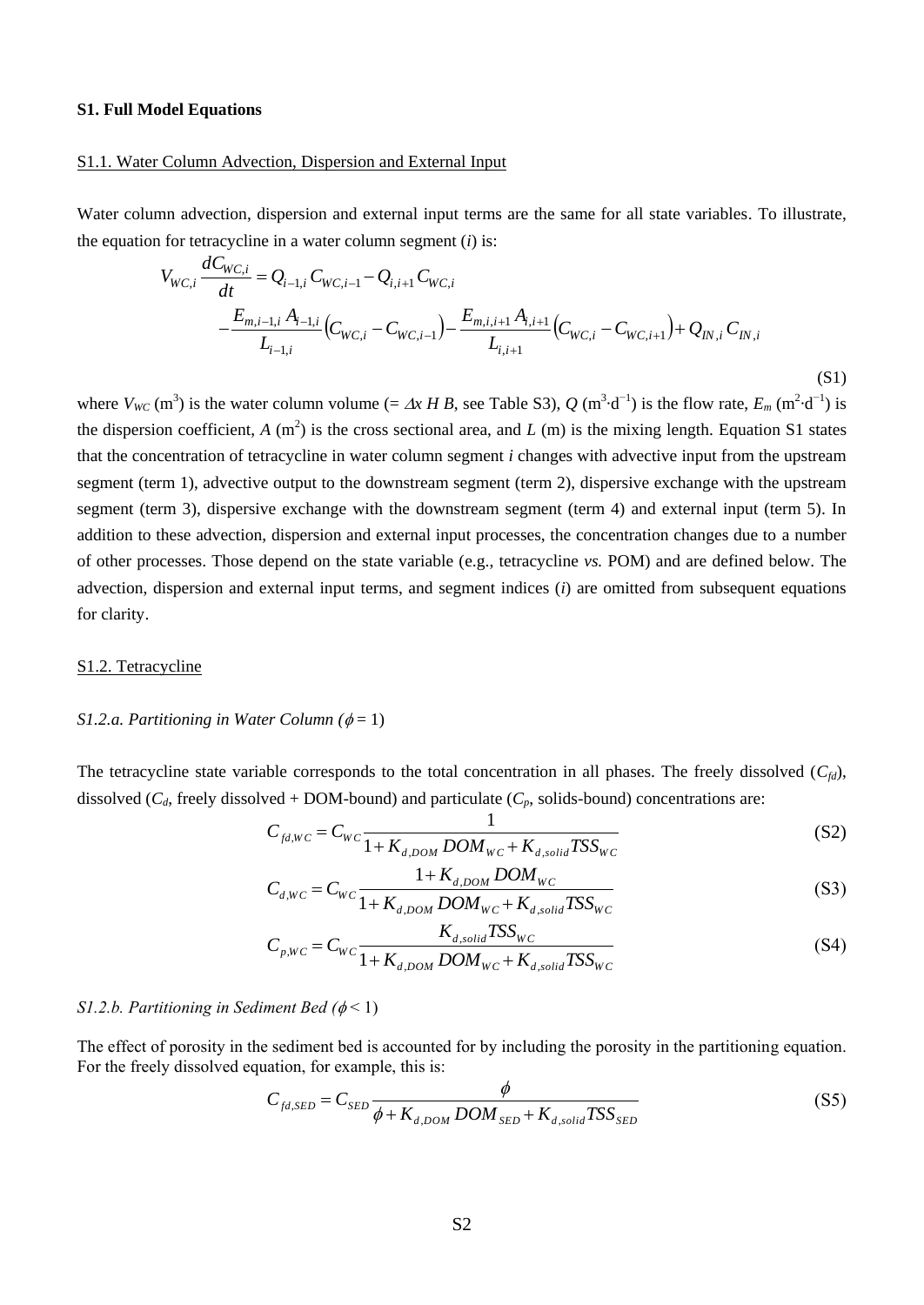State variables are defined on a total volume basis (e.g.,  $C_d$ ,  $\mu$ g Lt<sup>-1</sup>), whereas several processes depend on the concentration on a water volume basis (e.g.,  $C'_{d}$ ,  $\mu$ g Lw<sup>-1</sup>). The water volume and total volume based concentrations are related by the porosity (e.g.,  $C_d = C_d / \phi$ ).

*S1.2.c. Mass Balances*<br>*V*<sub>WC</sub> <u>*dC<sub>WC</sub>*</u>

$$
V_{WC} \frac{dC_{WC}}{dt} = -v_s C_{p,WC} As + v_r C_{SED} As - v_d (C_{d,WC} - C_{d,SED}) As - k_{X,WC} C_{WC} V_{WC}
$$
(S6)

$$
V_{SED}\frac{dC_{SED}}{dt} = +v_s C_{p,WC} As - v_r C_{SED} As - v_d (C_{d,SED} - C_{d,WC}) As - k_{X,SED} C_{SED} V_{SED}
$$
(S7)

 $As \text{ (m}^2)$  is the surface area. Equations S6 and S8 state that the water column and sediment bed tetracycline concentrations change due to settling (term 1), resuspension (term 2), diffusive exchange (term 3) and decay (term 4). The settling process (term 1) moves tetracycline from the water column to the sediment bed. The resuspension process (term 2) moves tetracycline from the sediment bed to the water column. The diffusion process (term 3) moves tetracycline between the water column and sediment bed depending on the concentration gradient. The decay process (term 4) removes tetracycline from the water column and sediment bed.

#### S1.3. Bacteria

# *S1.3.a. Susceptible*  $+ \mu_{S} X S_{WC} V_{WC} - k_{R} X S_{WC} V_{WC} - k_{C} X R_{WC} X S_{WC} V_{WC} + k_{S} X R_{WC} V_{WC}$ *<sup>p</sup> <sup>X</sup> <sup>s</sup> W C <sup>r</sup> SED W C W C f v XS As v XS As dXS <sup>V</sup>* ,  $\frac{dS}{dt}$ (S8)  $\sum_{p,X} v_s X S_{WC} A s - v_r X S_{SED}$  $\frac{dS_{\rm g}}{dt}$

$$
V_{SED} \frac{dXS_{SED}}{dt} = f_{p,X} v_s X S_{WC} As - v_r X S_{SED} As
$$
  
+
$$
\mu_S X S_{SED} V_{SED} - k_R X S_{SED} V_{SED} - k_C X R_{SED} X S_{SED} V_{SED} + k_S X R_{SED} V_{SED}
$$

*S1.3.b. Resistant*

$$
V_{WC} \frac{dX R_{WC}}{dt} = -f_{p,X} v_s X R_{WC} A s + v_r X R_{SED} A s + \mu_R X R_{WC} V_{WC} - k_R X R_{WC} V_{WC} + k_C X R_{WC} X S_{WC} V_{WC} - k_S X R_{WC} V_{WC}
$$
\n(S10)

(S9)

$$
+ \mu_{R} X R_{WC} V_{WC} - k_{R} X R_{WC} V_{WC} + k_{C} X R_{WC} X S_{WC} V_{WC} - k_{S} X R_{WC} V_{WC}
$$
\n
$$
V_{SED} \frac{d X R_{SED}}{dt} = f_{p,X} v_{s} X R_{WC} A s - v_{r} X R_{SED} A s + \mu_{R} X R_{SED} V_{SED} - k_{R} X R_{SED} V_{SED} + k_{C} X R_{SED} X S_{SED} V_{SED} - k_{S} X R_{SED} V_{SED}
$$
\n
$$
(S11)
$$

Equations S8 through S11 state that the water column and sediment bed, susceptible and resistant bacteria concentrations change due to settling (term 1), resuspension (term 2), growth (term 3), respiration (term 4), gain of resistance (term 5) and loss of resistance (term 6). The settling process (term 1) moves bacteria from the water column to the sediment bed. The resuspension process (term 2) moves bacteria from the sediment bed to the water column. The growth and respiration processes (terms 3 and 4) increase and decrease the bacteria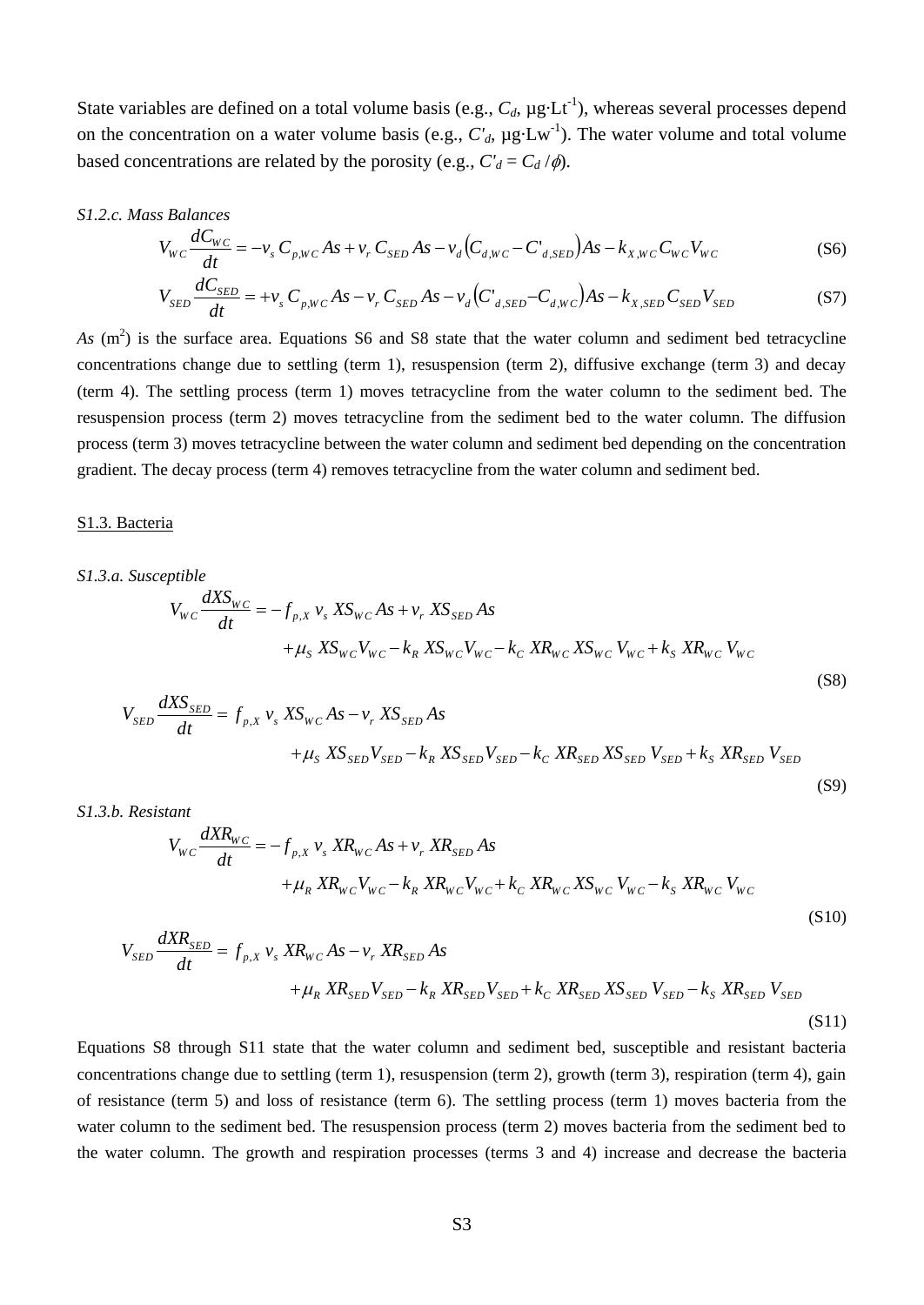concentration, respectively. The gain of resistance process (term 5) moves bacteria from the susceptible to the resistant pool. The loss of resistance process (term 6) moves bacteria from the resistant to the susceptible pool.

#### *S1.3.c. Multiple Tetracyclines*

If the effect is additive, the action of multiple tetracyclines (*i.e.* TC, OTC, ...) can be simulated using a modification to Equation 5 in the main text. That is, the growth rate for the susceptible bacteria is a function of each tetracycline (*j*):

$$
\mu_{S} = \mu_{MAX} \left( \frac{DOM}{K_M + DOM} \right) \left( 1 - \sum_{j} \frac{C(j)_{fd}}{MIC_{fd}(j)} \right)
$$
(S12)

This feature is not used in the application presented in the paper, because the sum of tetracyclines is simulated as one antibiotic. Equation S12 states that the growth rate increases with the DOM concentration and decreases with the concentration of each tetracycline.

## *S1.3.d. Multiple Bacteria Species*

Multiple species of bacteria (*i.e.* endogenous and exogenous) can be simulated using the above equations. To support resistance transfer between species, resistance gain terms consider transfer from all species. For example: The resistance gain for species  $1 (XS(1) \rightarrow XR(1))$  in the sediment bed, is a function of each species (*k*) (omitting other terms from Equation S11):

$$
V_{SED} \frac{dXR(1)_{SED}}{dt} = +\sum_{k} k_C XR(k)_{SED} XS(1)_{SED}
$$
 (S13)

This feature is used in Model 3C with two species  $(k = 2)$ . Equation S13 states that the gain of resistance for species 1 is a second order process between susceptible bacteria of species 1 and the resistant bacteria of all other species (incl. species 1).

#### S1.4. Organic Matter

## *S1.4.a. POM*

$$
V_{WC} \frac{dPOM_{WC}}{dt} = -v_s POM_{WC} As + v_r POM_{SED} As + P As - k_{H,WC} POM_{WC} V_{WC}
$$
 (S14)

$$
V_{SED} \frac{dPOM_{SED}}{dt} = v_s POM_{WC} As - v_r POM_{SED} As - k_{H,SED} POM_{SED} V_{SED}
$$
 (S15)

Equation S14 states that the water column POM concentration changes due to settling (term 1), resuspension (term 2), production (term 3) and hydrolysis (term 4). The settling process (term 1) removes POM from the water column. The resuspension process (term 2) adds POM to the water column. The production process (term 3) adds POM to the water column. The hydrolysis process (term 4) removes POM from the water column. Equation S15 states that the sediment bed POM concentration changes due to settling (term 1), resuspension (term 2) and hydrolysis (term 3). The settling process (term 1) adds POM to the sediment bed. The resuspension process (term 2) removes POM from the sediment bed. The hydrolysis process (term 3) removes POM from the sediment bed.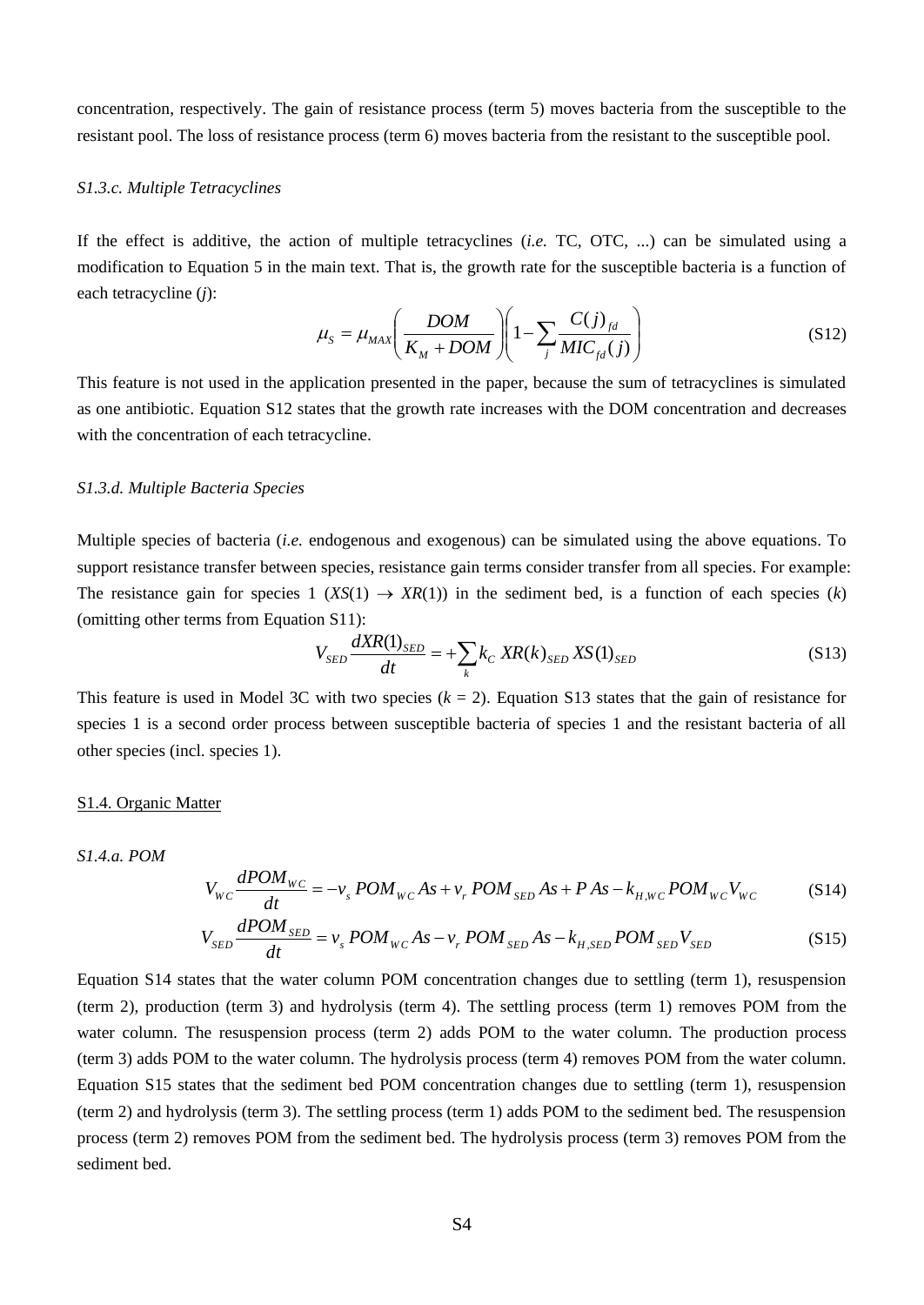S1.4.b. DOM  
\n
$$
V_{WC} \frac{dDOM_{WC}}{dt} = -v_d (DOM_{WC} - DOM_{SED})As - \frac{\mu_s}{Y}XS_{WC}V_{WC} - \frac{\mu_R}{Y}XR_{WC}V_{WC} + k_H POM_{WC}V_{WC}
$$
\n(S16)  
\n
$$
V_{SED} \frac{dDOM_{SED}}{dt} = -v_d (DOM_{SED} - DOM_{WC})As - \frac{\mu_s}{Y}XS_{SED}V_{SED} - \frac{\mu_R}{Y}XR_{SED}V_{SED} + k_H POM_{SED}V_{SED}(S17))
$$
\nEquations S16 and S18 state that the water column and sediment bed DOM concentrations change due to

Equations S16 and S18 state that the water column and sediment bed DOM concentrations change due to diffusion (term 1), growth of susceptible and resistant bacteria (terms 2 and 3) and hydrolysis (term 4). The diffusion process (term 1) moves DOM between the water column and sediment bed depending on the concentration gradient. The growth process (terms 2 and 3) removes DOM from the water column and sediment bed. The hydrolysis process (term 4) adds DOM to the water column and sediment bed.

#### **S2. Model Implementation**

The model, named MAQUIS, is implemented in MS Excel using the Visual Basic for Applications (VBA) programming language. Differential equations are integrated using the explicit Euler method (Chapra, 1997). The model code is available from the corresponding author on request.

#### **S3. Model Input**

| model            |   | description                                                                                          | notes                                                                     |
|------------------|---|------------------------------------------------------------------------------------------------------|---------------------------------------------------------------------------|
| $\boldsymbol{0}$ |   | no antibiotic or resistant bacteria                                                                  | (Figure $S1&2$ )                                                          |
| 1                |   | max. WWTP, no NPS, no decay                                                                          | BC in Table S5, $k_x = 0$                                                 |
| 2                |   | ave. WWTP, calibrated NPS, no decay                                                                  | BC in Table S5, $k_X = 0$                                                 |
| 3                |   | ave. WWTP, calibrated NPS, calibrated decay                                                          | BC in Table S5, $k_{XWC} > 0$                                             |
| 3A               |   | large input of resistant bacteria, no growth                                                         | $\alpha = 1, f_R = \max, f_{p,X} = 1, k_C = 0,$<br>$k_s = 0$              |
| 3B               |   | small input of resistant bacteria, growth                                                            | $\alpha$ < 1, $f_R$ = tr, $f_{p,X}$ = 0.1, $k_C$ = 0, $k_S$ =<br>$\theta$ |
| 3C               |   | bacteria<br>transfer<br>resistant<br>exogenous<br>resistance<br>to endogenous bacteria and they grow | $\alpha$ < 1, $f_R$ = tr, $f_{p,X}$ = 0.1, $k_C$ > 0, $k_S$ ><br>$\Omega$ |
| 3C1              |   | 10% DOM bioavailability                                                                              | 0.1 $K_M$ (Figure S3)                                                     |
| 3B2              | & | no sorption to MIC test media                                                                        | $MICfd = MIC, \alpha = 0$ (Figure S4)                                     |
| 3C2              |   |                                                                                                      |                                                                           |
| 3C <sub>3</sub>  |   | no DOM sorption                                                                                      | $K_{d,DOM} = 0$ (Figure S5)                                               |
| 3C <sub>4</sub>  |   | stop discharge recovery                                                                              | BC in Table S5 (Figure S4)                                                |
|                  |   | $(1)$ DO $(1)$ and $(2)$ and $(3)$ and $(4)$                                                         |                                                                           |

#### **Table S1.** Summary of model simulations (a).

(a)  $BC =$  boundary conditions. tr = trace.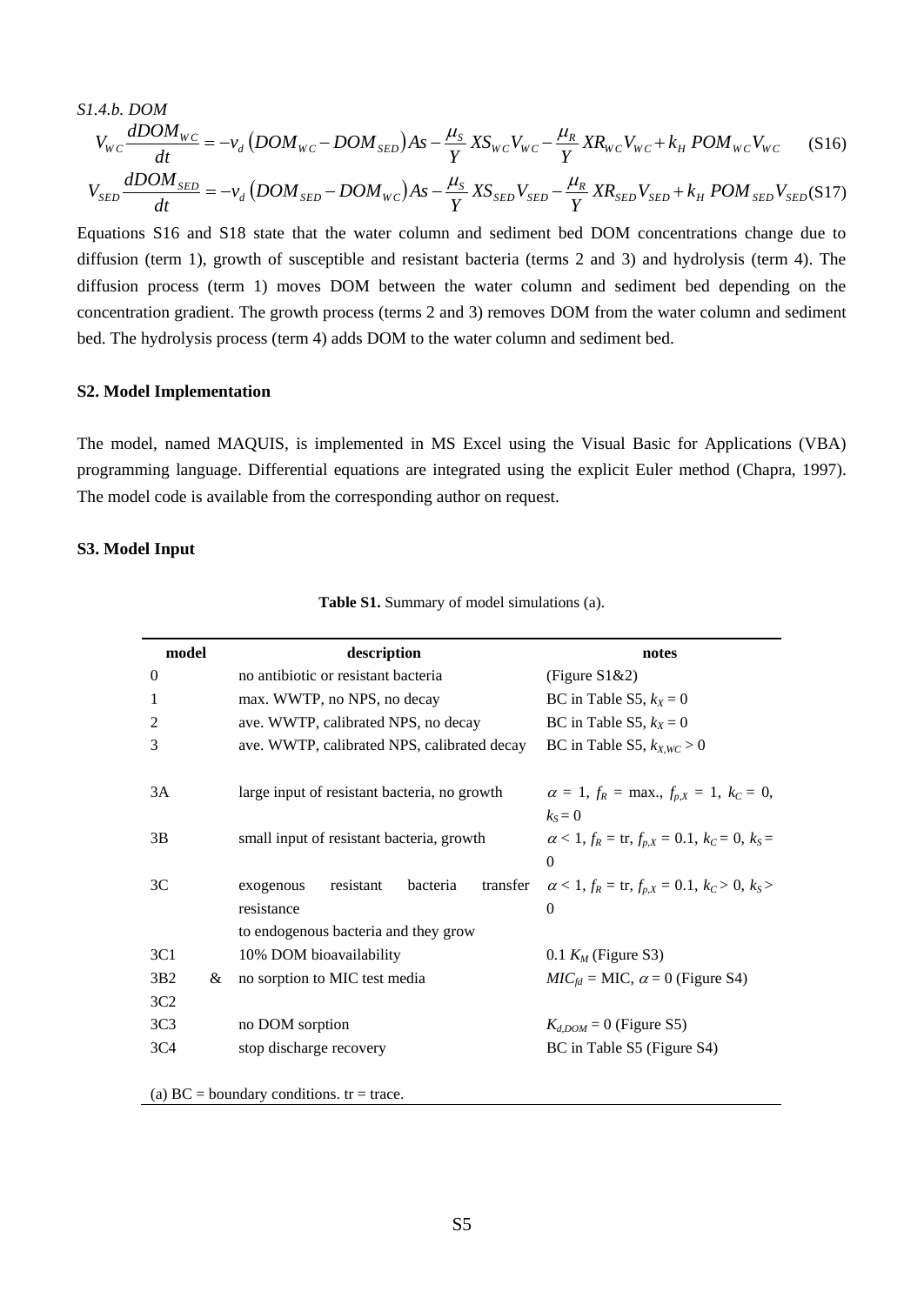| model            | calibrated parameters                                                          |
|------------------|--------------------------------------------------------------------------------|
| $\boldsymbol{0}$ |                                                                                |
| 1                | $K_{d, solid}$                                                                 |
| 2                | $K_{d, solid}$ , AG BC, CAFO BC                                                |
| 3                | $K_{d, solid}$ , AG BC, CAFO BC, $k_{XWC}$                                     |
|                  |                                                                                |
| 3A               | $K_{d, solid}$ , AG BC, CAFO BC, $k_{X,WC}$                                    |
| 3B               | $K_{d, solid}$ , AG BC, CAFO BC, $k_{XWC}$ , $\alpha$                          |
| 3C               | $K_{d, solid}$ , AG BC, CAFO BC, $k_{X,WC}$ , $\alpha$ , $k_C$ , $k_S$         |
|                  |                                                                                |
|                  | (a) Parameters that were adjusted to match the observed field                  |
| data.            |                                                                                |
|                  | Parameter values are inherited ( <i>i.e.</i> $K_{d, solid}$ was calibrated for |
|                  | Model 1 and kept the same for subsequent models), except for                   |
|                  | AG BC and CAFO BC, which were re-calibrated for Model 3.                       |

#### **Table S2.** Summary of calibration parameters (a).

#### S3.1. Segmentation and Water Column Transport

The segmentation is based on the USGS National Hydrography Dataset (NHD) flowline layer, which includes length attributes. Flow rates were developed as follows (see Figure S1). Using the measured discharge and drainage area of the most downstream USGS gage, an areal flow contribution was calculated. Drainage areas for each segment were developed with GIS ArcHydo routines from a digital elevation model (DEM), and the flow contribution to each segment was calculated. This includes pristine, AG and CAFO fractions estimated using the weighted flow accumulation function. GIS data were obtained from the EPA BASINS system (EPA, 2010). This is an estimate of the unaltered flow rate (*Qnps*). Then, the WWTP discharges were added (*Qww*). Finally, a net discharge/withdrawal flow was added to balance the flow at each of the USGS gages (*Qdif*). Flow rates are based on the time period July 2001 through February 2006, corresponding to the field data. Hydraulic geometry parameters (depth-flow and width-flow relationships) were derived from data at USGS#2260 (Table S3).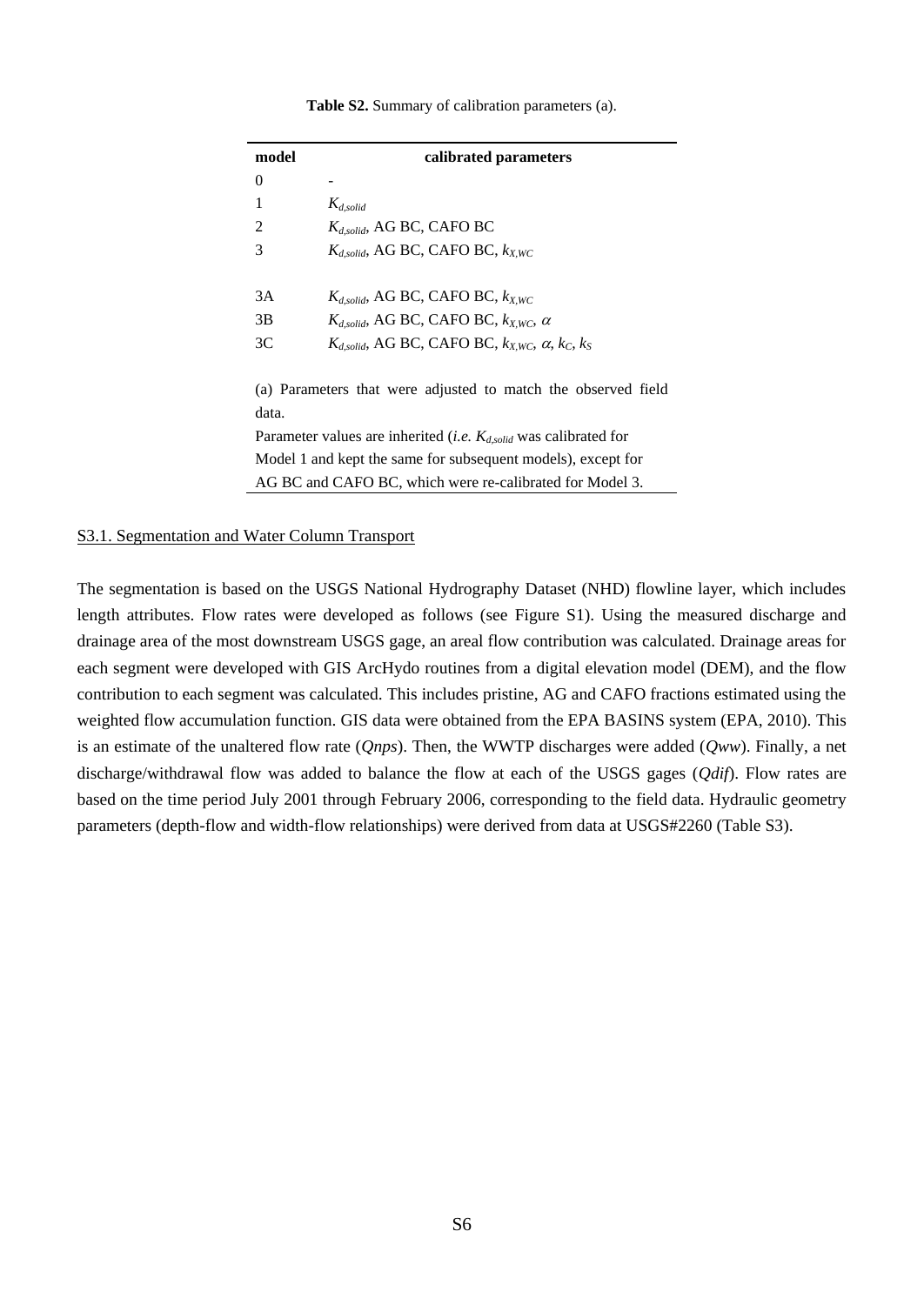| symbol        | units            | value                        | notes                                                                                                                                                    |
|---------------|------------------|------------------------------|----------------------------------------------------------------------------------------------------------------------------------------------------------|
|               |                  |                              |                                                                                                                                                          |
| Segmentation  |                  |                              |                                                                                                                                                          |
| $\Delta x$    | km               | 1.0                          | produces reasonable numerical dispersion (a)                                                                                                             |
| a, b          | $\blacksquare$   | 0.32, 0.32                   | $H = aQb$ ; from site specific analysis (b); b: 0.1–0.6 (c)                                                                                              |
| e, f          |                  | 11, 0.22                     | $B = eQ^{f}$ ; from site specific analysis (b); f: 0.05-0.25 (c)                                                                                         |
| $H_{SED}$     | cm               | 3.0                          | Kim and Carlson (2007a)                                                                                                                                  |
| $\phi$        |                  | 0.30                         | sand (Kim and Carlson, 2007a), 0.12-0.55 (Holtz and Kovacs, 1981)                                                                                        |
|               |                  |                              |                                                                                                                                                          |
| WC Transport  |                  |                              |                                                                                                                                                          |
| $\mathcal{Q}$ |                  | $m^3$ s <sup>-1</sup> varies | see text and Figure S1                                                                                                                                   |
| $E_m$         | $m^2 s^{-1} = 0$ |                              | all dispersion is numerical (a)                                                                                                                          |
|               |                  |                              |                                                                                                                                                          |
| 1997).        |                  |                              | (a) $\Delta x$ was set to produce reasonable numerical dispersion, $E_n = 170-370$ m <sup>2</sup> s <sup>-1</sup> (Fischer <i>et al.</i> , 1979; Chapra, |

**Table S3.** Segmentation and water column transport.

(b) From data at USGS#2260.

(c) Chapra, 1997, p. 248.



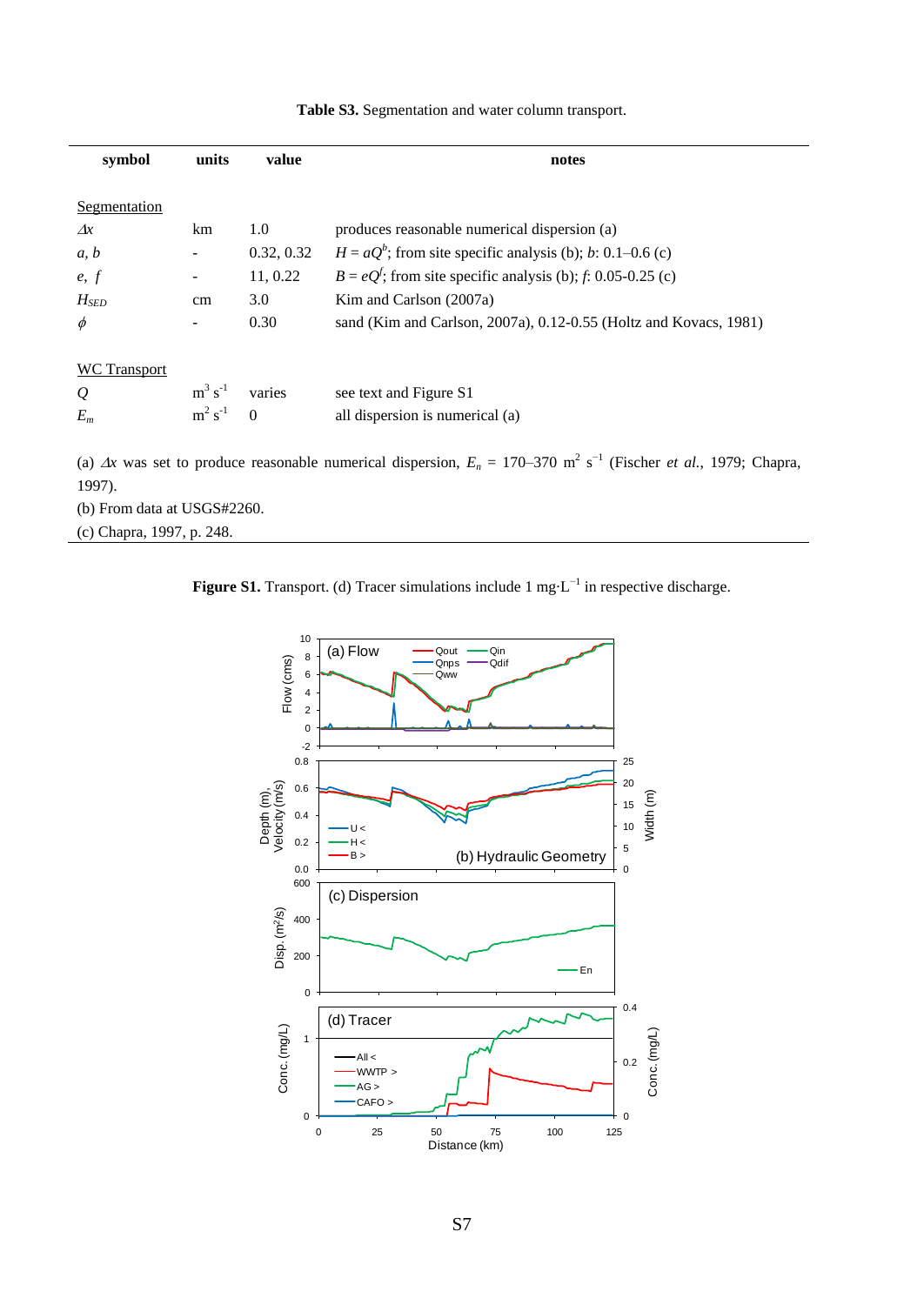## S3.2. Tetracycline

| symbol        | units            |   | value  | notes                                                                                                   |
|---------------|------------------|---|--------|---------------------------------------------------------------------------------------------------------|
| $k_{X,WC}$    | $d^{-1}$         |   | 0.     | oxygen/light: 0.046 (K ühne et al., 2000); 0.088-0.27 (Knapp et al., 2008); 0.35-                       |
|               |                  |   | 1.0(a) | 38 (Verma <i>et al.</i> , 2007); 14–43 (Chen <i>et al.</i> , 2008)                                      |
| $k_{X,SED}$   | $d^{-1}$         |   | 0.0    | no oxygen/light: 0 (Nygaard <i>et al.</i> , 1992); 0 (Lai <i>et al.</i> , 1995); 0 (Samuelsen <i>et</i> |
|               |                  |   |        | al., 1994); 0.023 (Halling–S grensen et al., 2003)                                                      |
| $K_{d,solid}$ | log <sub>1</sub> | L | 2.3    | $-0.52$ (b); 1.9 (c); 2.5–2.7 (d); >2.6 (e); 2.6–3.0 (f); 2.8–3.4 (g); 3.1–3.2 (h); 3.1–                |
|               | $kgS^{-1}$       |   |        | $3.4$ (i); $2.7-4.1$ (i); $3.1-5.5$ (k)                                                                 |
| $K_{d,DOM}$   | log              |   | 4.2    | 3.2 (1); 3.6–4.2 (m); 4.5 (n); 4.4–4.7 (o); 4.8–5.4 (p)                                                 |
|               | $kgC^{-1}$       |   |        |                                                                                                         |

**Table S4.** Tetracycline parameters.

(a) Model 3.

(b) Pouliquen and Le Bris (1996) as cited by Tolls (2001).

(c) Loke *et al.* (2002) as cited by Sarmah *et al.* (2006).

(d) Lai *et al.* (1995) as cited by Tolls (2001).

(e) Thurman and Lindsey (2000) as cited by Tolls (2001) and Sarmah *et al.* (2006).

(f) Rabolle and Spliid (2000) as cited by Tolls (2001).

(g) Smith and Samuelsen (1996) as cited by Sarmah *et al.* (2006).

(h) Sithole and Guy (1987) as cited by Tolls (2001).

(i) Gupta *et al.* (2003) as cited by Sarmah *et al.* (2006).

(j) Jones *et al.* (2005).

(k) Linear isotherms,  $0.01$  N CaCl<sub>2</sub>, Sassman and Lee (2005).

(l) Elliot soil humic acid (ESHA), 0.01 M *I*, from data in Gu and Karthikeyan (2008).

(m) ESHA, sorption and desportion, 0.01 M NaCl, from data in Gu *et al.* (2007).

(n) Dirty Aldrich HA, MacKay and Canterbury (2005).

(o) Aldrich HA, Fit to linear portion below Ceq = 5  $\mu$ M, assumed foc = 0.34, Sithole and Guy (1987).

(p) River and wetland NOM, Verma *et al.* (2007).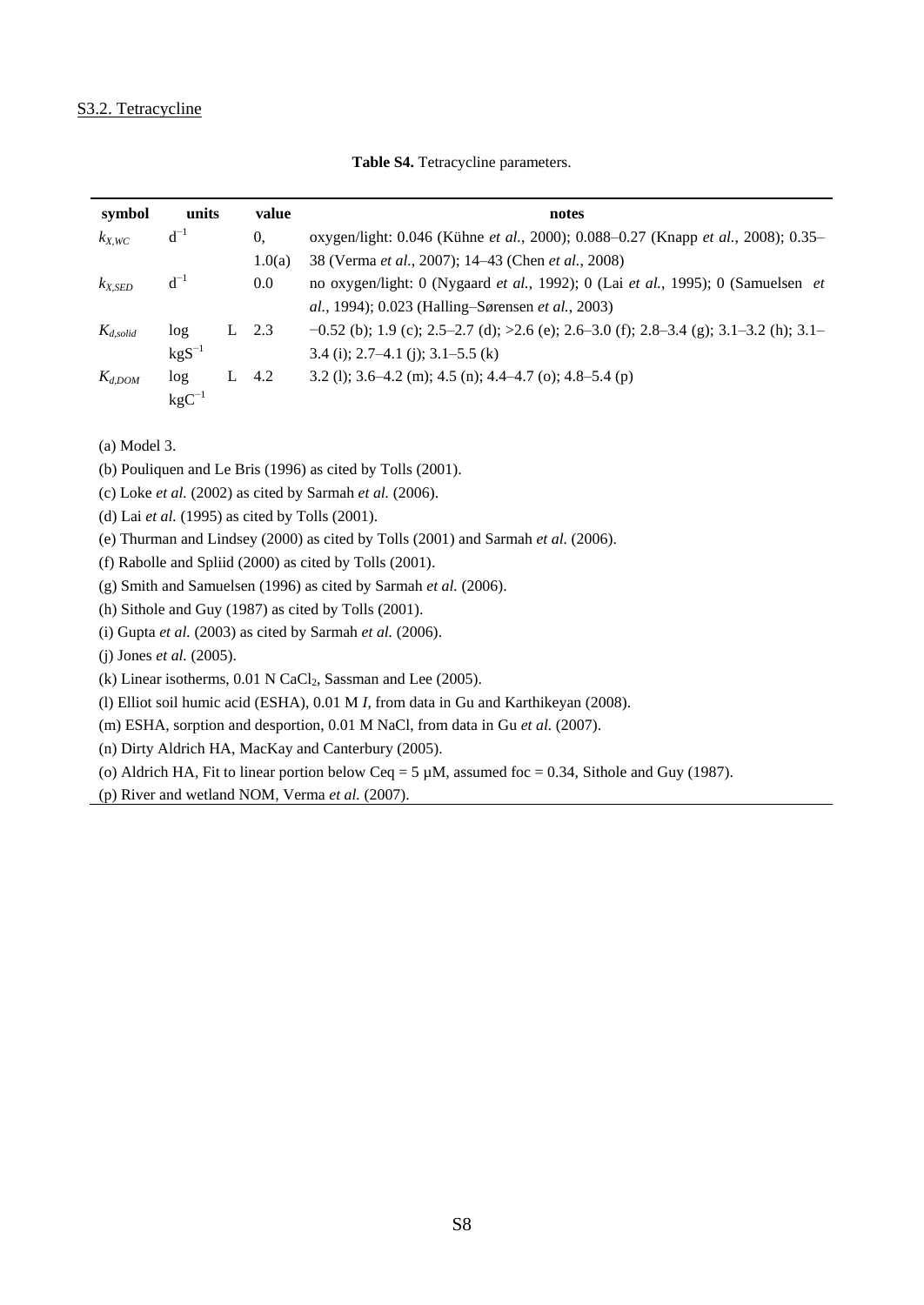| symbo                                                                             | model            | model            | model            | notes                                                                                                                                                                                                                                                                                                          |  |
|-----------------------------------------------------------------------------------|------------------|------------------|------------------|----------------------------------------------------------------------------------------------------------------------------------------------------------------------------------------------------------------------------------------------------------------------------------------------------------------|--|
| 1                                                                                 | 1                | $\mathbf{2}$     | 3(b)             |                                                                                                                                                                                                                                                                                                                |  |
| <b>WWT</b><br>P                                                                   | 0.49             | 0.23             | 0.23             | <i>Poudre:</i> ave. = 0.23, max. = 0.49 (b)<br>Literature:<br>< 0.050 (OTC, TC, CTC, DXC, Hirsch et al.,<br>1999);<br>0.18-0.62 (TC, Gulkowska et al., 2008);<br>0.061-0.29 (TC, unfiltered, Batt et al., 2007);<br>< $0.044 - 0.56$ (TC, unfiltered, Batt et al., 2006);<br>0.16-5.7 (OTC, Liu et al., 2009); |  |
| AG                                                                                | $\theta$         | 0.73             | 1.1              | 0.70-65 (TC, Liu et al., 2009)<br>Poudre: no data<br>Literature:<br>0.03 (TC, Davis et al., 2006);<br>0.04 (CTC, Davis et al., 2006);<br>< 1.0 (OTC, De Liguoro et al., 2003);<br>< $0.5-1.0$ (TC+OTC, Campagnolo et al., 2002);<br>< $0.5-2.0$ (CTC, Campagnolo <i>et al.</i> , 2002);                        |  |
|                                                                                   |                  |                  |                  | 0.45-16 (TC, Peak et al., 2007);<br>< $0.35-28$ (OTC, Kay <i>et al.</i> , 2004);<br>< $0.35-56$ (OTC, Kay <i>et al.</i> , 2005a);<br>< $0.35-260$ (OTC, Kay et al., 2005b)                                                                                                                                     |  |
| <b>CAFO</b>                                                                       | $\boldsymbol{0}$ | 140              | 220              | Poudre: no data                                                                                                                                                                                                                                                                                                |  |
| PRIST.                                                                            | $\mathbf{0}$     | $\boldsymbol{0}$ | $\boldsymbol{0}$ | <i>Literature:</i> see AG values above<br>$Poudre: < 0.06$ (Kim and Carlson, 2007a)<br>Literature: no data                                                                                                                                                                                                     |  |
| (a) $C_d$ , $\mu$ g L <sup>-1</sup> .                                             |                  |                  |                  |                                                                                                                                                                                                                                                                                                                |  |
|                                                                                   |                  |                  |                  | (b) Except Model 3C2, which is run to steady–state, then all inputs are set to zero.                                                                                                                                                                                                                           |  |
| (c) At Ft. Collins Drake WWTP, Yang and Carlson (2003, 2004), Yang et al. (2005). |                  |                  |                  |                                                                                                                                                                                                                                                                                                                |  |

**Table S5.** Tetracycline boundary concentrations (a).

#### S3.3. Bacteria and Organic Matter

Organic matter and bacteria parameters are established using a simulation without antibiotic or resistant bacteria (Model 0). The results are presented in Figure S2.

#### *S3.3.a. Estimation of Sediment Bed Concentrations*

Several bacteria and organic matter concentrations were derived as follows.  $POM<sub>SED</sub>$  was assigned 5.0 gC Lt<sup>-1</sup>, based on *TSSSED* (see Table S6), and organic matter content (0.7%, Kim and Carlson, 2007a) and organic carbon content (40%).  $X_{SED}$  was assigned 250 mgC Lt<sup>-1</sup>, based on 5% of *POM<sub>SED</sub>* (4.7 (2.3–7.8)% of sediment OM is bacteria, Wetzel, 2001, p. 636).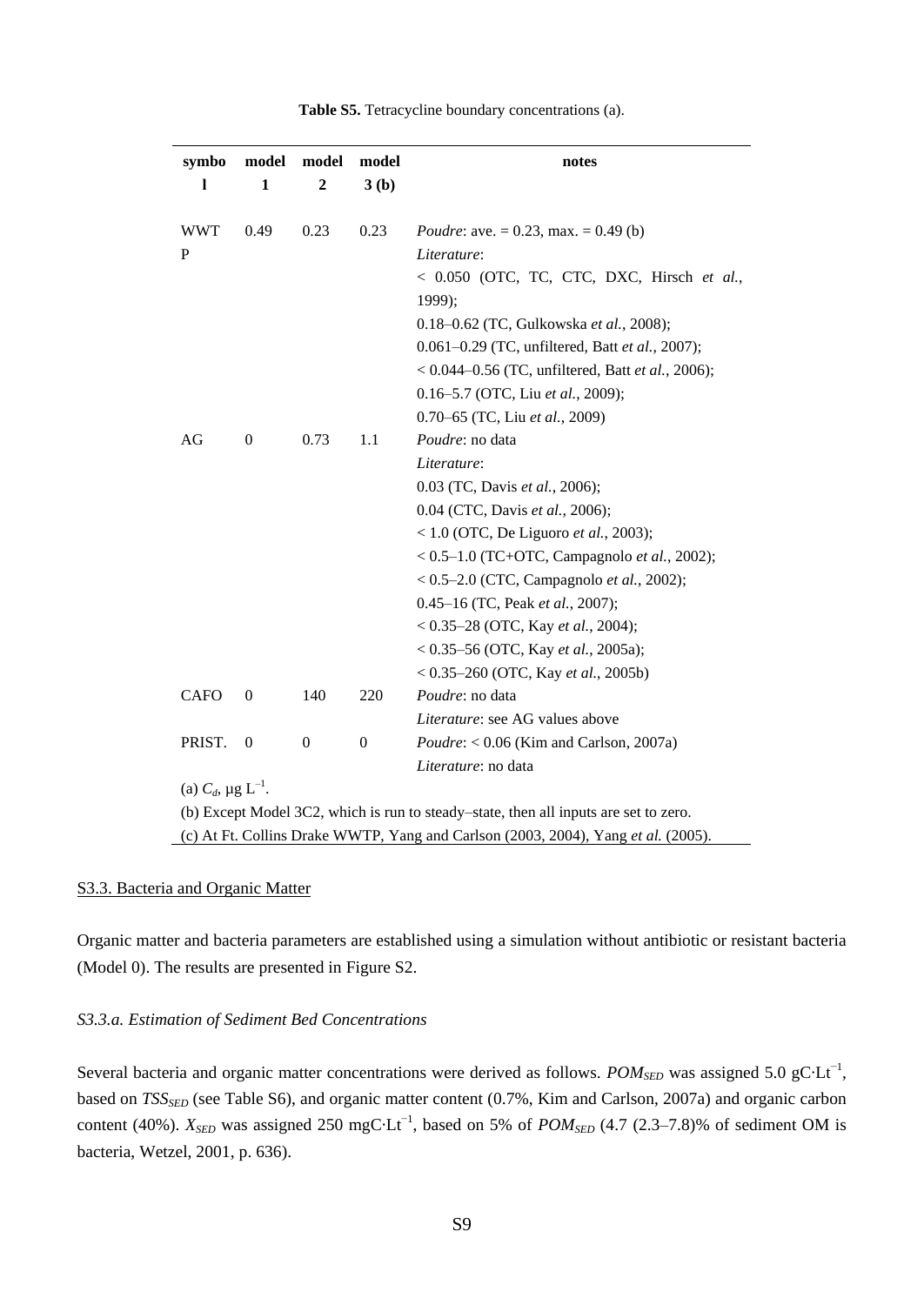| symbol            | units                              | value                  | notes                                                                                                   |
|-------------------|------------------------------------|------------------------|---------------------------------------------------------------------------------------------------------|
| Bacteria          |                                    |                        |                                                                                                         |
| $\mu_{MAX,WC}$    | $d^{-1}$                           | 2.6,                   | 0.65-4.5 (Connolly et al., 1992)                                                                        |
|                   |                                    | 2.6 & 2.9 (a)          |                                                                                                         |
| <b>µMAX,SED</b>   | $d^{-1}$                           | 0.26,                  | see Section S3.3                                                                                        |
|                   |                                    | $0.26 \& 0.29$ (a)     |                                                                                                         |
| $K_M$             | $mgC L^{-1}$                       | 9.1                    | 0.20-18 (Connolly et al., 1992)                                                                         |
| Y                 |                                    | 0.36                   | 0.20-0.52 (Connolly et al., 1992)                                                                       |
| $k_R$             | $d^{-1}$                           | 0.11                   | 0.07-0.15 (Connolly et al., 1992)                                                                       |
| <b>MIC</b>        | $mg L^{-1}$                        | 1.2(i)                 | marine sediment bacteria: $1.4 \pm 1.8$ (c);                                                            |
|                   |                                    |                        | soil bacteria: 1.1 ±0.62 (d);                                                                           |
|                   |                                    |                        | clinical pathogen bacteria: 1.8 ±4.2 (e)                                                                |
| MIC <sub>fd</sub> | $\mu$ g L <sup>-1</sup>            | 13                     | marine sediment bacteria: $14 \pm 18$ (c);                                                              |
|                   |                                    |                        | soil bacteria: $12 \pm 6$ (d);                                                                          |
|                   |                                    |                        | clinical pathogen bacteria: 18 ±44 (e)                                                                  |
| $\alpha$          | $\%$                               | 1.0,                   | $-3.7-1.2$ (Bouma and Lenski, 1988, g); 0.76-4.4 (Cooper et al.,                                        |
|                   |                                    | 100(b)                 | 1987); 4.8-5.5 (Enne et al., 2005); 4.0-43 (Turner, 2004); 44 (Lenski                                   |
|                   |                                    |                        | and Bouma, 1987); 23-100 (Godwin and Slater, 1979); -74-62                                              |
|                   |                                    |                        | (Helling et al., 1981, g); 89 (Anderson, 1974)                                                          |
| $k_{S}$           | $d^{-1}$                           | 0,                     | 0 (Lenski and Bouma, 1987); $2.5 \times 10^{-5}$ – $1.6 \times 10^{-2}$ (Helling <i>et al.</i> , 1981); |
|                   |                                    | $4.0\times10^{-3}$ (a) | $3.9\times10^{-5}$ -0.13 (Cooper <i>et al.</i> , 1987)                                                  |
| $k_C$             | L mg $C^{-1}$                      | 0,                     | 0-1.0×10 <sup>-10</sup> (Gowland and Slater, 1984, h); $2.5 \times 10^{-4} - 2.9 \times 10^{-2}$        |
|                   | $d^{-1}$                           | $1.0\times10^{-5}$ (a) | (Turner, 2004, h); $6.8 \times 10^{-6} - 1.0 \times 10^{0}$ (Levin <i>et al.</i> , 1979, h)             |
| Solids            |                                    |                        |                                                                                                         |
| $TSS_{WC}$        | $mgS$ Lt <sup>-1</sup>             | 16                     | from USGS #2000                                                                                         |
| $TSS_{SED}$       | $kgS$ $Lt^{-1}$                    | 1.8                    | $=(1 - \phi)\rho_s$ , $\rho_s = 2.6$ g cm <sup>-3</sup> , sand (Kim and Carlson, 2007a).                |
| $\underline{OM}$  |                                    |                        |                                                                                                         |
| $k_{H,WC}$        | $d^{-1}$                           | 0.05                   | 0.01-0.07 (HydroQual, 1998)                                                                             |
| $k_{H,SED}$       | $y^{-1}$                           | 5.6                    | constrained by steady-state assumption (see text).                                                      |
| $\boldsymbol{P}$  | $gC \text{ m}^{-2} \text{ d}^{-1}$ | 2.3                    | constrained by steady-state assumption (see text).                                                      |
| Transp.           |                                    |                        |                                                                                                         |
| $v_s$             | $m d^{-1}$                         | 6.5                    | constrained by steady-state assumption (see text).                                                      |
| $f_{p,X}$         | $\%$                               | 10,                    | 10 (Liu et al., 2006).                                                                                  |
|                   |                                    | 100(b)                 |                                                                                                         |
| $v_r$             | $mm y^{-1}$                        | 21                     | constrained by steady-state assumption (see text).                                                      |
| $v_d$             | $\text{cm} \text{ d}^{-1}$         | 0.5                    | $0.1-1.0$ (Thomann and Mueller, 1987)                                                                   |

**Table S6.** Bacteria and organic matter parameters.

(a) Model 3C.

(b) Model 3A.

(c) MIC of 4 strains, omitting resistant strain V.257, NaCl treatment (Lunestad and Goksoeyr, 1990) (f).

(d) MIC of ~20 strains, initial potency (Halling−Sørensen *et al.*, 2002, 2003) (f).

(e) MIC<sup>50</sup> of 28 bacteria to various tetracyclines (Bryskier, 2005) (f).

(f) Mean  $\pm$  std. dev. Converted from MIC using 6.0 gC L<sup>-1</sup>.

(g) Negative value corresponds to strain with adaptive mutation.

(h) Converted using 180 fgd cell<sup>-1</sup>, median value for *E. coli* in stationary phase, 0.5 gC gdry<sup>-1</sup>,

Loferer−Krößbacher *et al.* (1998).

(i) Not a model parameter. Provided for reference only.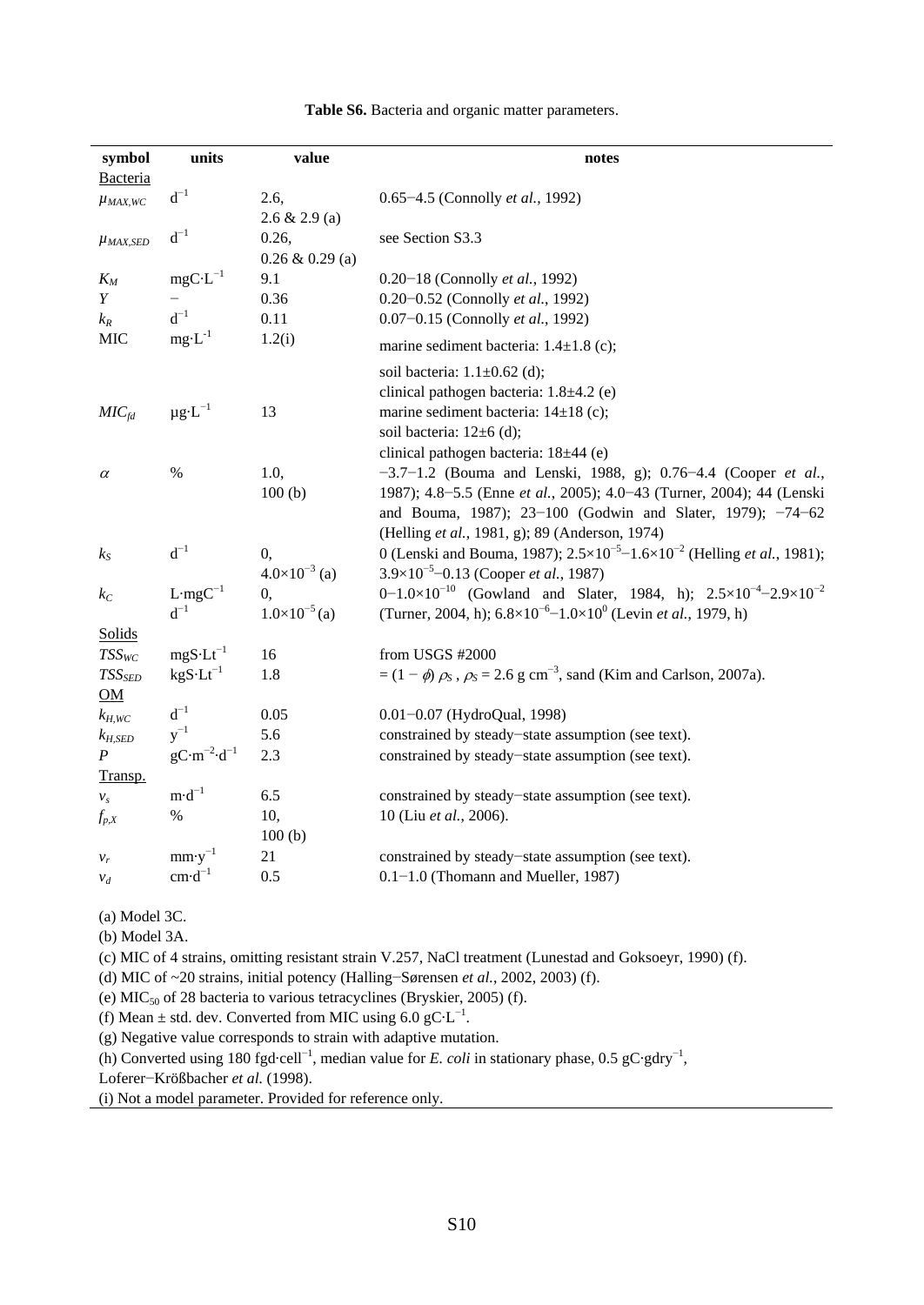Assuming (1) steady-state, (2) negligible DOM diffusive flux in the sediment bed DOM balance, and (3) negligible bacteria settling and resuspension fluxes in the sediment bed bacteria balance, the POM hydrolysis flux is assimilated and then respired by bacteria:

$$
k_{H,SED} POM_{SED} = \frac{\mu}{Y} X_{SED} = \frac{k_R}{Y} X_{SED}
$$
\n(S18)

Given site-specific values for  $POM_{SED}$  and  $X_{SED}$  and literature values for  $k_R$  and  $Y$  (see Table S6), this allows for the calculation of  $k_{H,SED}$  and  $\mu$ . The resulting rate constant (Table S6) is within the range for the "highly reactive component" of 1–10 y<sup>-1</sup> provided by Boudreau (1997, p. 152). Bacteria growth parameters ( $\mu_{MAX}$ ,  $K_M$ ,  $Y$  and  $k_R$ ) were assigned as the midpoint of a literature summary (Connolly *et al.*, 1992) (see Table S6), with the sediment bed  $\mu_{MAX}$  reduced to 10% to account for the slower growth rate in the sediment bed. That is, the DOC consumption per bacteria is typically much less in the sediment bed (e.g., Wetzel, 2001, p. 767).

#### *S3.3.c. Settling and Resuspension Velocities*

Assuming (1) steady-state, (2) no long-term net deposition/erosion of sediment bed solids, and (3) no significant solids decay, the sediment bed solids balance yields:

$$
v_s \, TSS_{WC} = v_r \, TSS_{SED} \tag{S19}
$$

Assuming steady-state and combining the sediment bed POM mass balance (Equation S15) with Equation S19 yields:

$$
v_{s} = (v_{r} + k_{H,SED} H_{SED}) \frac{POM_{SED}}{POM_{WC}} = \frac{k_{H,SED} H_{SED}}{\frac{POM_{WC}}{POM_{SED}} - \frac{TSS_{WC}}{TSS_{SED}}}
$$
(S20)

Given site-specific values for  $H_{SED}$ ,  $TSS_{WC}$ ,  $TSS_{SED}$ ,  $POM_{WC}$ ,  $POM_{SED}$  and a value for  $k_{H,SED}$  (see above and Tables S1&7), this allows for calculation of  $v_s$  (Equation S4) and  $v_r$  (Equation S2). The resulting settling velocity (Table S6) is within the range of values for silt with particle diameters  $10-20 \mu m (5.6-22 m d^{-1})$ , Chapra, 1997).

#### *S3.3.d. POM Production*

Assuming steady-state, the water column POM balance yields:

$$
P = v_s POM_{WC} + k_{H,WC} POM_{WC} H_{WC} - v_r POM_{SED}
$$
\n
$$
(S21)
$$

Given  $k_{H,SED}$ ,  $v_s$  and  $v_r$  and site-specific values for  $H_{WC}$ ,  $POM_{WC}$ ,  $POM_{SED}$  (see above and Tables S1&S7), this allows for the calculation of *P*. The resulting autochthonous POM production is on the high side of periphyton net primary production rates summarized in the literature (0.0024–2.4, Whitton, 1975, p. 253). Increasing the POM concentration in the NPS inflow (which would be reasonable, but is not included in the simple mass balance presented in Equation S21) would reduce *P* and produce essentially the same model behavior (*i.e.* the model does not differentiate where the POM comes from).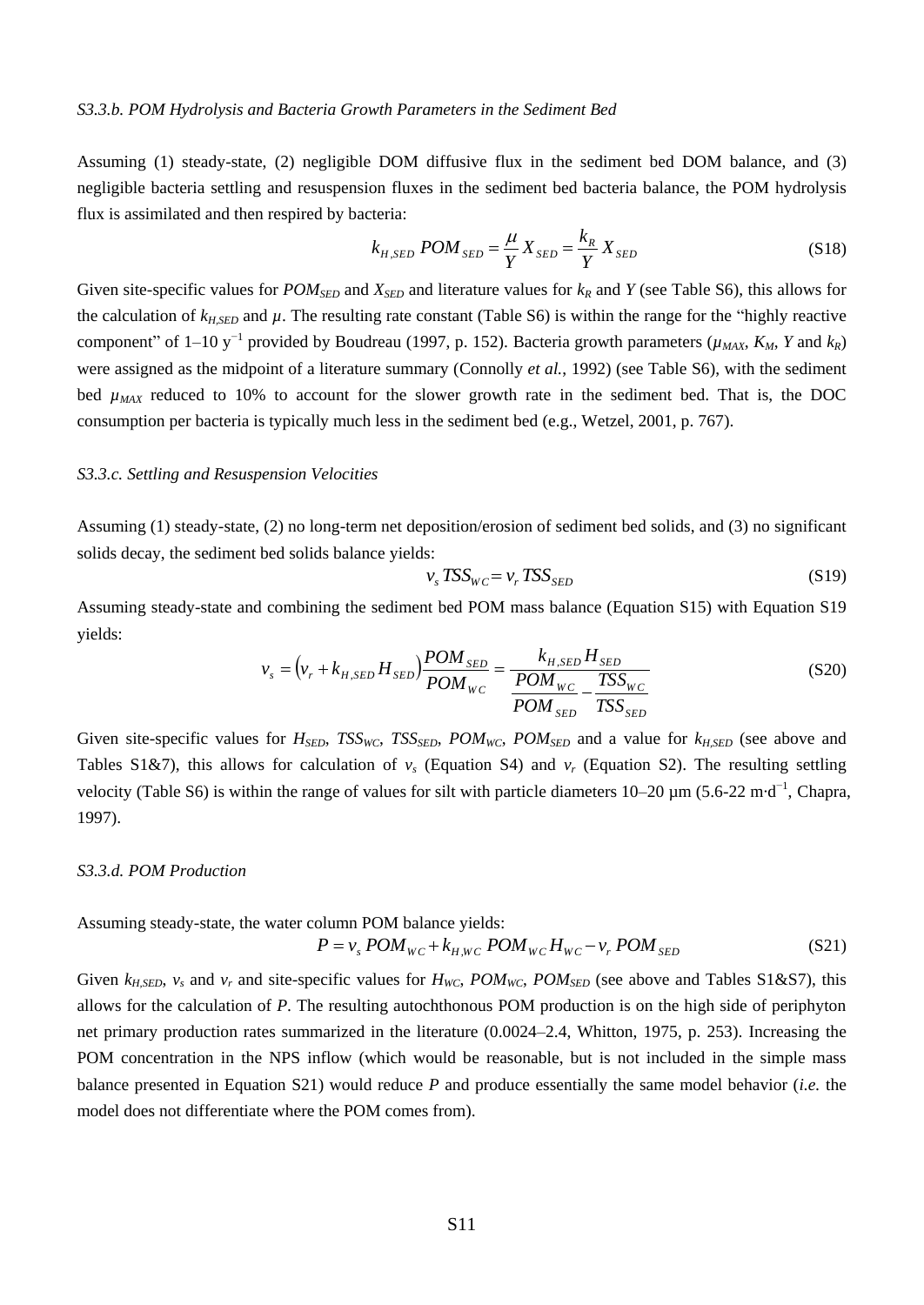| symbol      | units        | value             | notes                                                                            |
|-------------|--------------|-------------------|----------------------------------------------------------------------------------|
|             |              |                   |                                                                                  |
| <b>WWTP</b> |              |                   |                                                                                  |
| X(b)        | $mgC L^{-1}$ | 0.16              | assume 5% of POM (as for sediment, see text)                                     |
| $f_R(b)$    | $\%$         | 0.10,             | 0.12 (McPherson and Gealt, 1986); 1.7–3.2 (Linton <i>et al.</i> , 1974); 4 (1–9) |
|             |              | 72(c)             | (Grabow and Prozesky, 1973); 6.9 (Baya et al., 1986); 4.0-11 (Murray et al.,     |
|             |              |                   | 1984); 10 (Watkinson et al., 2007b); 13 (Cooke, 1976); 21 (Watkinson et al.,     |
|             |              |                   | 2007a); 25 (Mach and Grimes, 1982); 26 (Fontaine and Hoadley, 1976); 23–40       |
|             |              |                   | (Mezrioui and Baleux, 1994); 72 (Tao et al., 2010) (d)                           |
| <b>POM</b>  | $mgC L^{-1}$ | 3.1               | based on site data (e)                                                           |
| <b>DOM</b>  | $mgC L^{-1}$ | 4.6               | based on site data (e)                                                           |
|             |              |                   |                                                                                  |
| NPS         |              |                   |                                                                                  |
| X(b)        | $mgC L^{-1}$ | 0.020             | assumed 5% of POM (as for sediment, see text); 0.008-0.45 (Wetzel, 2001,         |
|             |              |                   | p. 493)                                                                          |
| $f_R(b)$    | %            | 0.10,             | PRIST.: ND-0.3 (Ghosh and LaPara, 2007)                                          |
|             |              | 71 <sub>(c)</sub> | AG&CAFO: 0.001-0.2 (Ghosh and LaPara, 2007); 0.59-17 (Sengelov et al.,           |
|             |              |                   | 2003); 26 (Sayah et al., 2005); 33 (Sapkota et al., 2007);                       |
|             |              |                   | 20-65 (Parveen et al., 2006); 29-71 (Haack and Andrews, 2000) (d)                |
| <b>POM</b>  | $mgC L^{-1}$ | 0.40              | $0.40$ $(0.1-2.1)$ (USGS 06752000); $0.7-0.9$ (USGS06752280)                     |
| <b>DOM</b>  | $mgC L^{-1}$ | 3.2               | 3.3 (1.5-8.4) (USGS 06752000); 2.9-3.2 (USGS06752280);                           |
|             |              |                   | 3.2 (1.2–7.7) (USGS 404200105145600)                                             |

**Table S7.** Bacteria and Organic Matter Boundary Conditions (a).

(a) Bold indicates Poudre River value.

(b)  $X = XS + XR$ .  $XR = f_R \times X$ .

(c) Model 3A, AG&CAFO.

(d) Literature values include any tetracycline, any bacteria. For WWTP, includes domestic wastewater from any treatment stage (e.g., influent, effluent). For AG, includes effluent, ponds and other environment.

(e) Calculated using POM = TSS  $\times 0.4$  gC gS<sup>-1</sup>, DOM = TOM – POM. TOM = 8.7 mgC L<sup>-1</sup>, TSS = 7.7 mg L<sup>-1</sup>, average from Mulberry and Drake WWTPs for period 7/2001-2/2006.

### *S3.3.e. Discussion of Bacteria and Organic Matter Model Results*

The bacteria and organic matter concentrations and mass balance terms are presented in Figure S2. The average water column bacteria concentration is 33  $\mu$ gC L<sup>-1</sup>. Warbington *et al.* (1987) measured heterotrophic bacteria concentration of 9.0  $\times$  10<sup>4</sup> CFU mL<sup>-1</sup> (geometric mean) in the Poudre River, which corresponds to 8.1 µgC L<sup>-1</sup> (using 180 fgd·cell−1 , median value for *E. coli* in stationary phase, 0.5 gC·gdry−1 , Loferer-Krößbacher *et al.*, 1998). The model value is expectedly higher, since only a fraction of bacteria are culturable. The average sediment bed bacteria concentration is 260 mgC  $Lt^{-1}$ . This is slightly higher than the value used in the derivation of the organic matter parameters (see above), which reflects input from the WWTPs. Pei *et al.* (2006) observed heterotrophic plate counts (HPC) in the Poudre River of 7.8  $\times$  10<sup>5</sup> CFU<sub>t</sub>  $g_{\text{SED}}^{-1}$  (geometric mean), which corresponds to 0.15 mgC Lt<sup>-1</sup> (using conversions above,  $\phi$  and  $\rho_s$  in Table S3&6). Again, the discrepancy is consistent with only a fraction of bacteria being culturable (see also discussion in main text). The average POM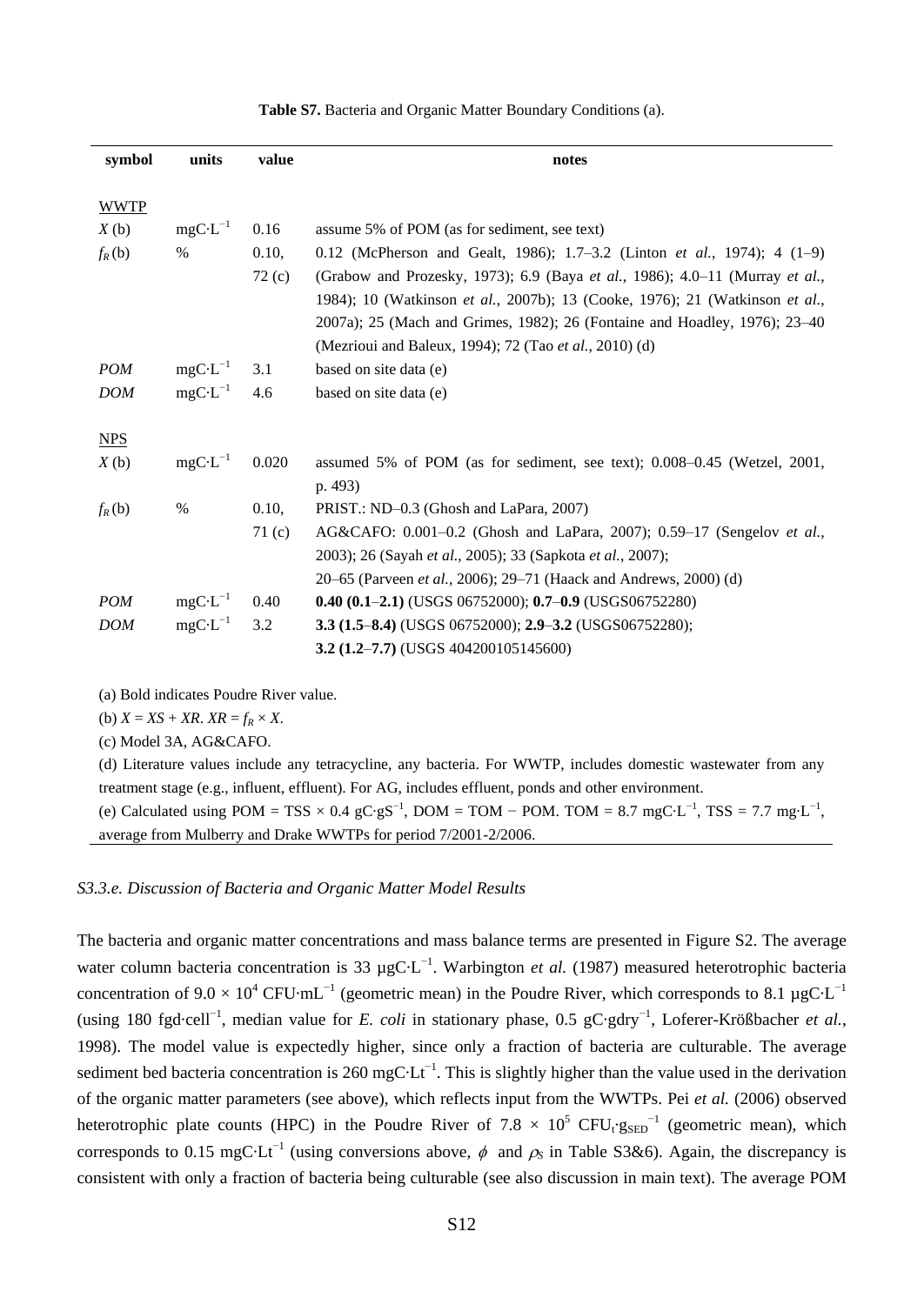concentrations in the water column and sediment bed are 0.42 mgC L<sup>-1</sup> and 5.3 gC Lt<sup>-1</sup> (0.29%). These values are slightly higher than those used in the derivation of the organic matter parameters (see above), which reflects input from the WWTPs. The average DOM concentrations in the water column and sediment bed are 3.3 and 6.6 mgC  $Lw^{-1}$ , respectively. The sediment bed DOM concentration is in good agreement with observed porewater concentrations reported in the literature  $(5.4-21 \text{ mgC Lw}^{-1}$ , Lin *et al.*, 2003; 3.8–24 mgC $Lw^{-1}$ , Achman *et al.*, 1996). The assumption of negligible DOM diffusion flux in the sediment bed DOM balance and negligible bacteria settling and resuspension fluxes in the sediment bed bacteria balance are confirmed by examining the mass balance terms in Figure S2.

**Figure S2.** Bacteria and organic matter model results. (A) Concentrations in mgC Lt<sup>-1</sup>. (B) Mass balance terms in gC m<sup>-2</sup> d<sup>-1</sup>. Input is positive. Advection, dispersion and external input (see Equation SX) not shown. Mass balance terms are abbreviated with corresponding kinetic variable (e.g., "kRS" is endogenous respiration of

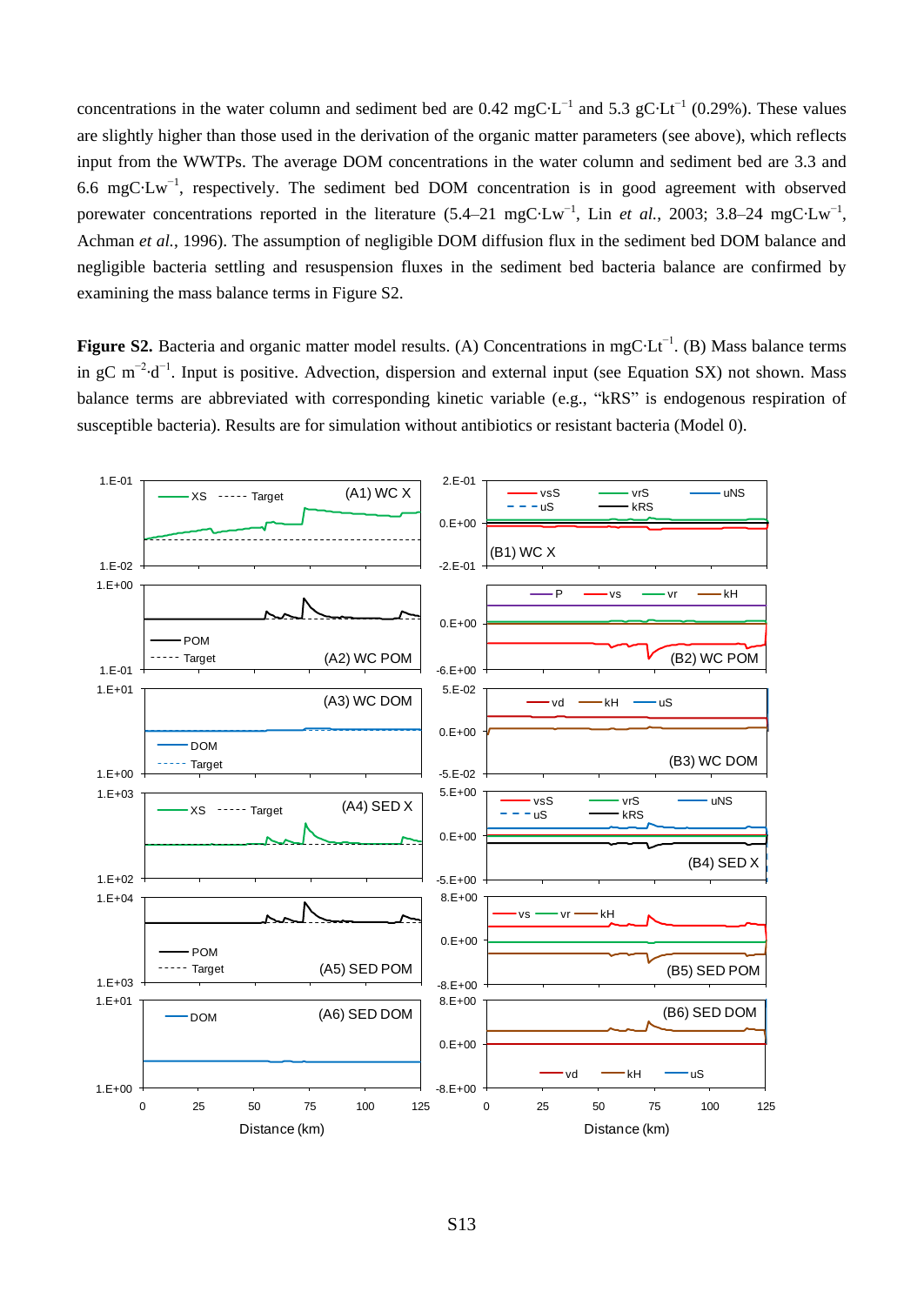## **S4. Additional Model Results**

**Figure S3.** Model results for 10% DOM bioavailability (Model 3C1).  $K_M$  parameter was adjusted to 0.91 mgC L<sup>-1</sup>. Spatial pattern of (a) water column and (b) sediment bed tetracycline concentrations, and (c) tetracycline resistance in the Poudre River. Symbols are data from Yang and Carlson (2003), Kim and Carlson (2007a,b) and Pei *et al.* (2006). Lines are model predictions (see text for description of different models). Distance is downstream from CSU#1 (see Figure 3).

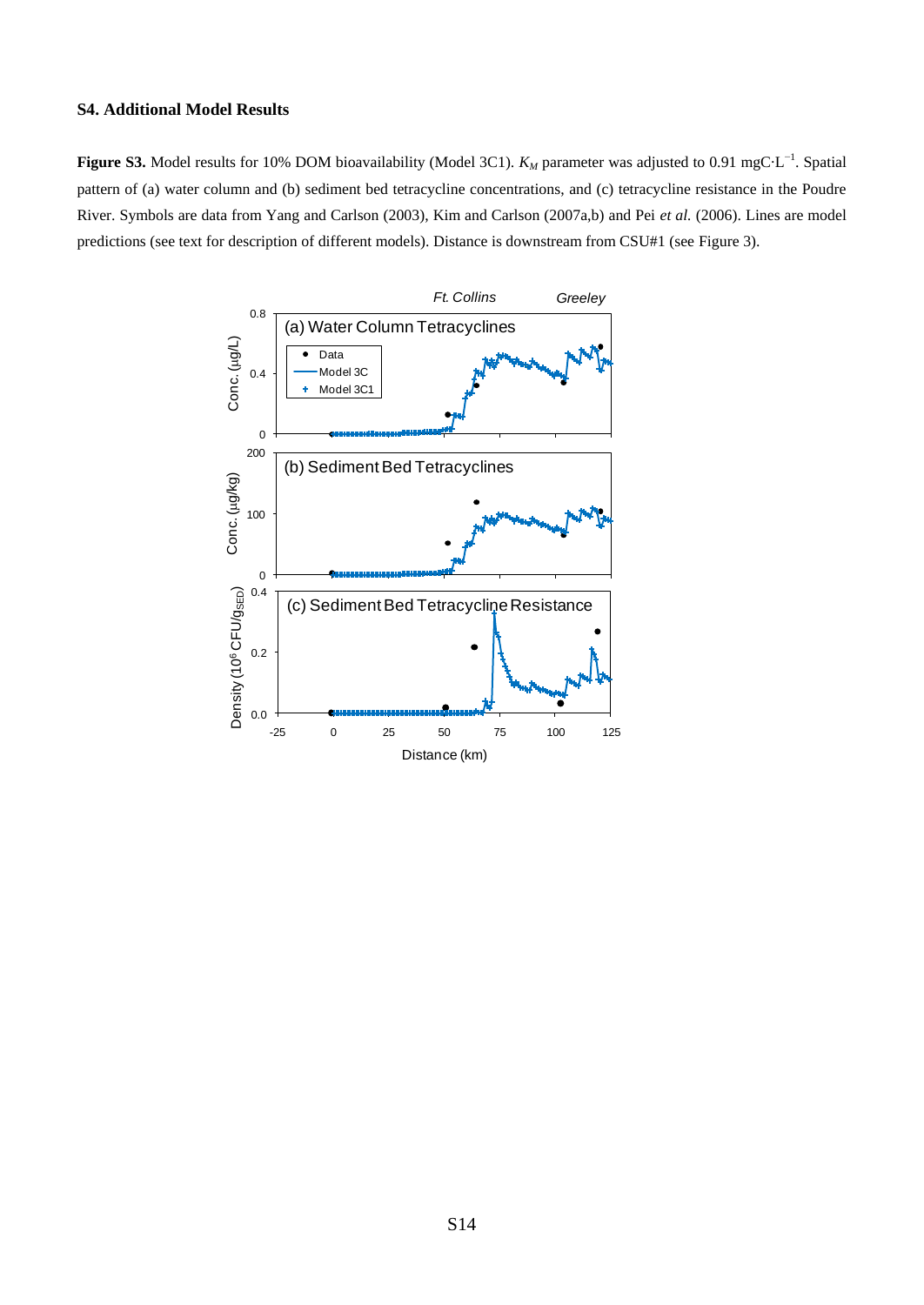**Figure S4.** Model results for no sorption to MIC test media (Models 3B2 and 3C2). Spatial pattern of (a) water column and (b) sediment bed tetracycline concentrations, and (c) tetracycline resistance in the Poudre River. Symbols are data from Yang and Carlson (2003), Kim and Carlson (2007a,b) and Pei *et al.* (2006). Lines are model predictions (see text for description of different models). Distance is downstream from CSU#1 (see Figure 3).

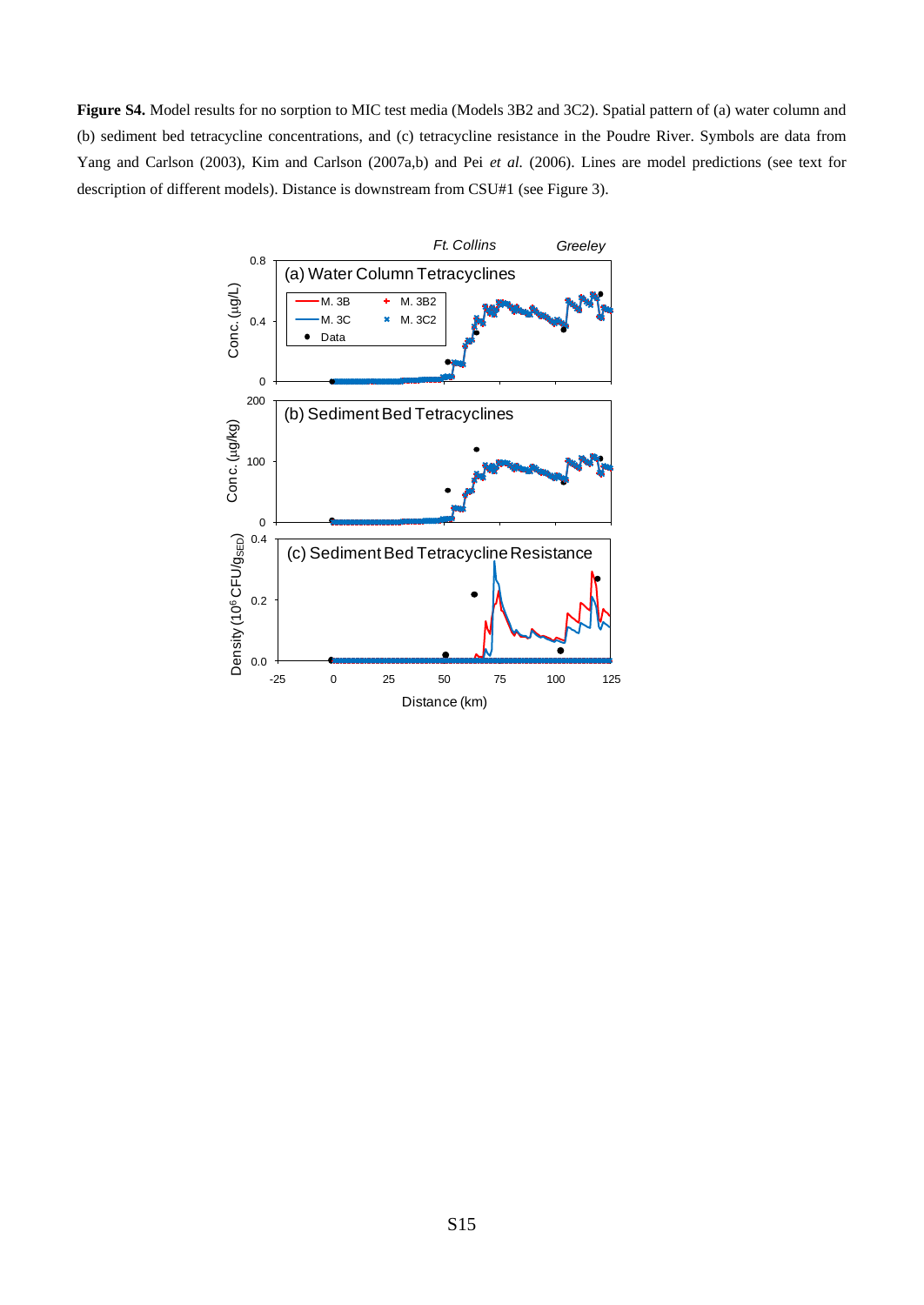**Figure S5.** Model results for no DOM sorption (Model 3C3). Spatial pattern of (a) water column and (b) sediment bed tetracycline concentrations, and (c) tetracycline resistance in the Poudre River. Symbols are data from Yang and Carlson (2003), Kim and Carlson (2007a,b) and Pei *et al.* (2006). Lines are model predictions (see text for description of different models). Distance is downstream from CSU#1 (see Figure 3).

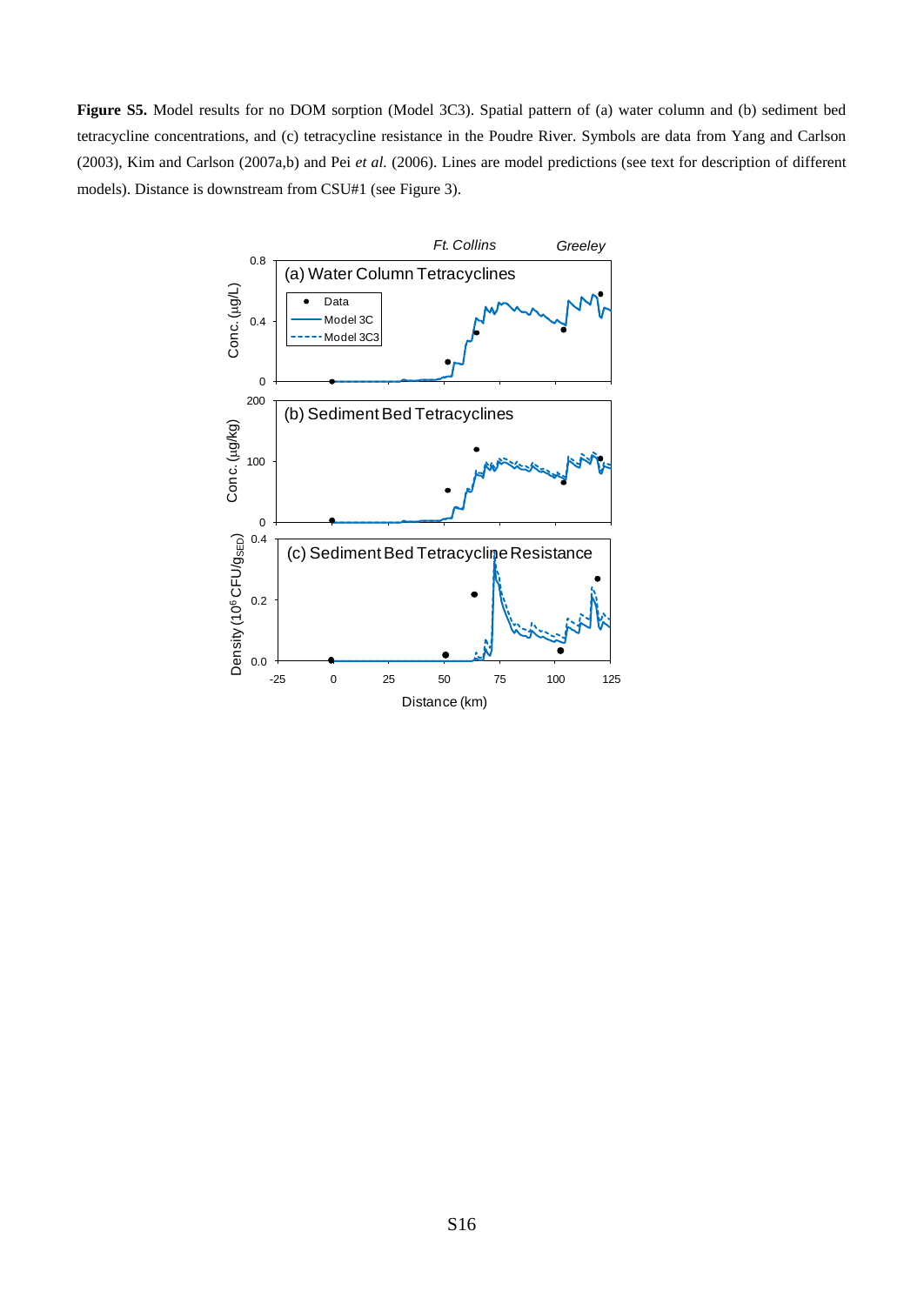**Figure S6.** Model results for stop discharge recovery (Model 3C4). Temporal pattern of (a) water column and (b) sediment bed tetracycline concentrations, and (c) tetracycline resistance (note change of scale from other plots) in the Poudre River. Location is downstream of Ft. Collins (80 km, see Figure 3). Lines are model predictions (see text for description of different models). Model output interval is 0.5 years.

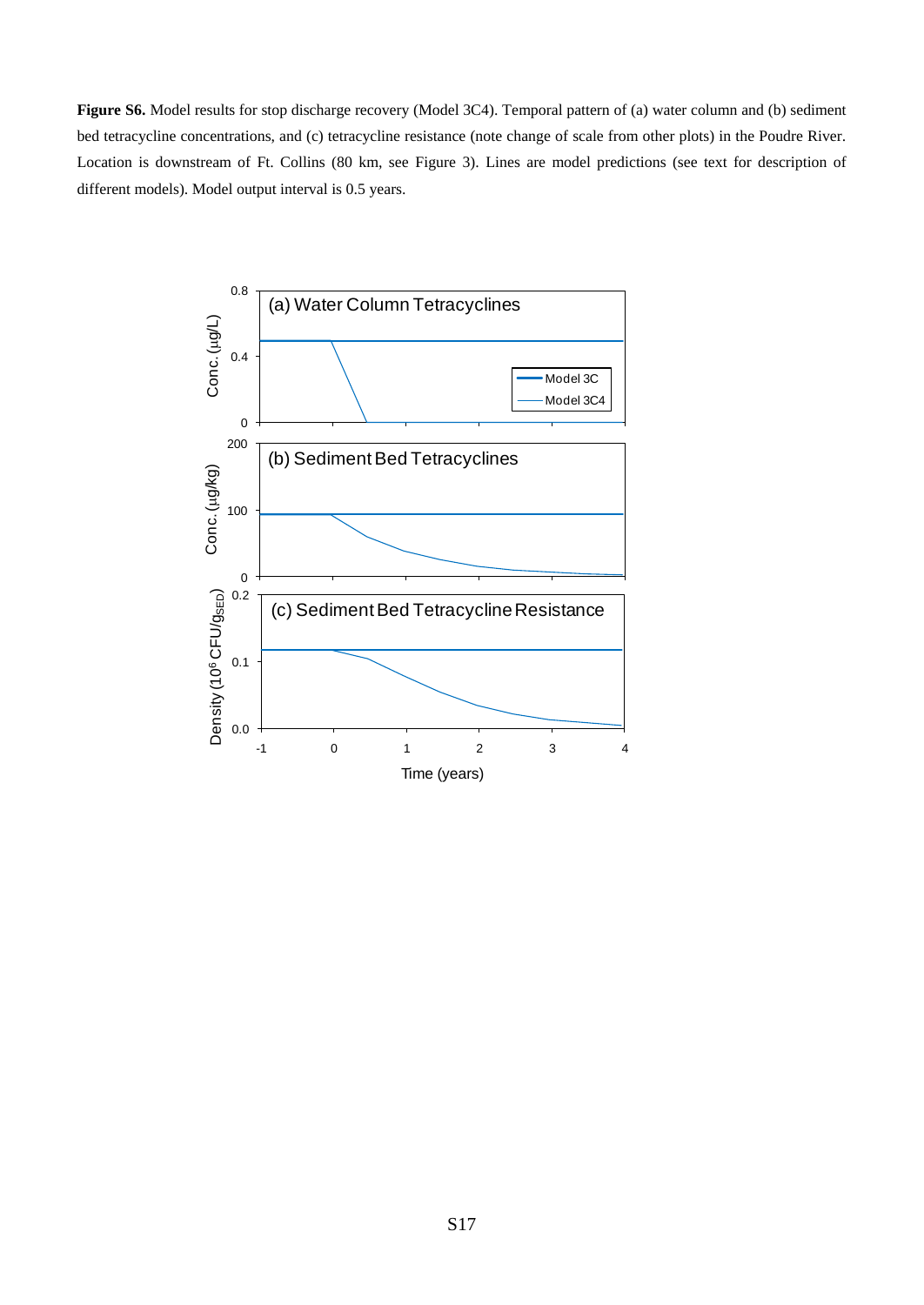| symbol/       | definition                                         |
|---------------|----------------------------------------------------|
| abbreviation/ |                                                    |
| unit          |                                                    |
| A             | cross sectional area                               |
| a             | hydraulic geometry parameter                       |
| AG            | agricultural                                       |
| $\alpha$      | cost of resistance                                 |
| As            | surface area                                       |
|               |                                                    |
| b             | hydraulic geometry parameter                       |
| B             | width                                              |
| <b>BASINS</b> | Better Assessment Science Integrating point & Non- |
|               | point Sources                                      |
| BC            | boundary condition                                 |
|               |                                                    |
| C             | concentration of tetracycline                      |
| CAFO          | confined animal feeding operations                 |
| $C_d$         | dissolved $C$ (freely dissolved + DOM-bound)       |
| $C_d$         | $C_d$ , water volume basis                         |
| Ceq           | equilibrium concentration                          |
| $C_{fd}$      | freely dissolved $C$                               |
| <b>CFU</b>    | colony forming unit                                |
| $CFU_r$       | CFU, resistant                                     |
| $CFU_t$       | CFU, total                                         |
| $C_n$         | particulate $C$                                    |
| CSU           | Colorado State University                          |
| <b>CTC</b>    | chlortetracycline                                  |
|               |                                                    |
| $\varDelta x$ | segment length                                     |
| <b>DEM</b>    | digital elevation model                            |
| <b>DMC</b>    | demeclocycline                                     |
| <b>DOC</b>    | dissolved organic carbon                           |
| <b>DOM</b>    | dissolved organic matter                           |
| <b>DXC</b>    | doxycycline                                        |
|               |                                                    |
| e             | hydraulic geometry parameter                       |
| E. coli       | Escherichia coli                                   |
| $E_m$         | dispersion coefficient, model-assigned             |

**Table S8.** Definition of symbols, abbreviations and units.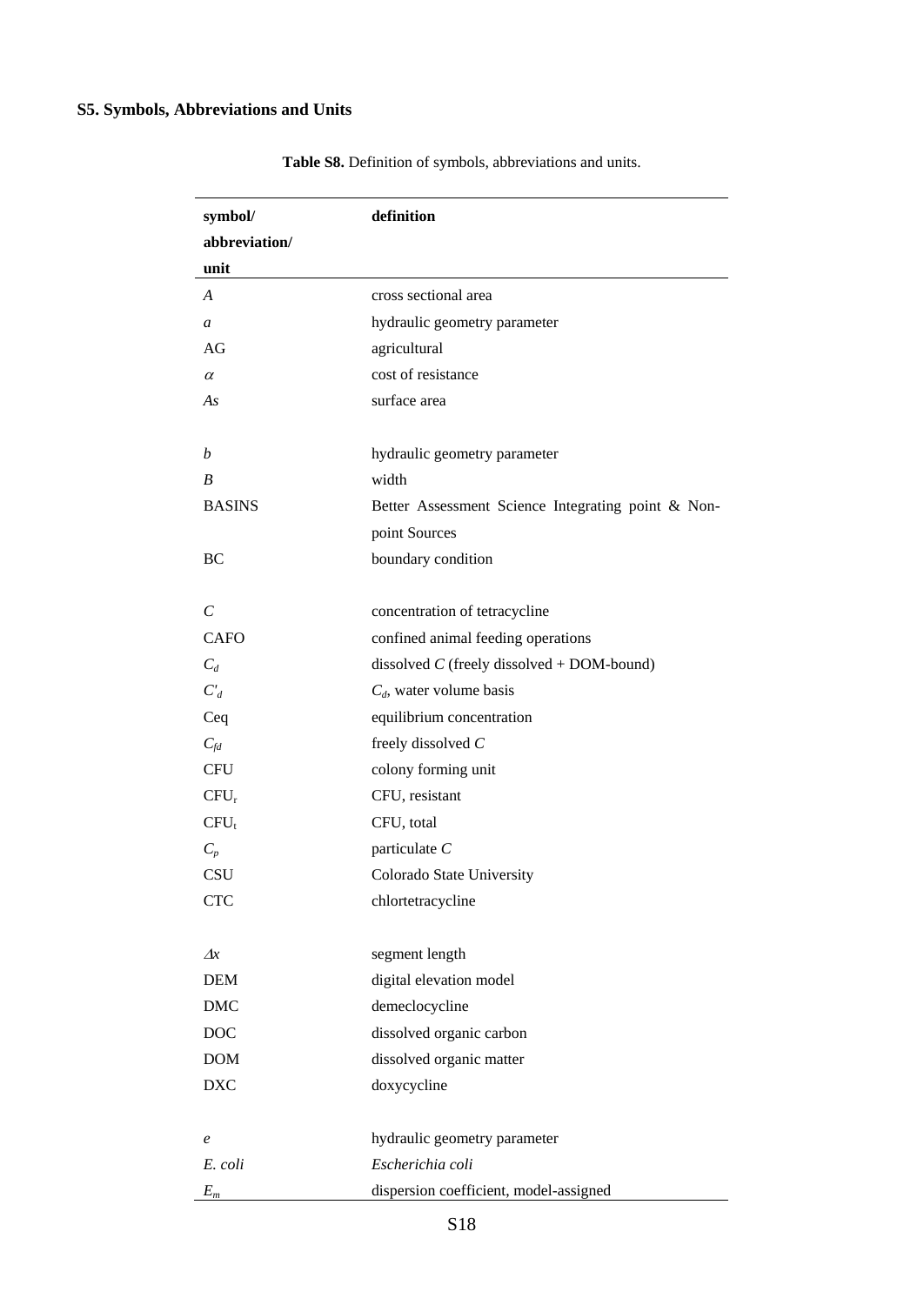**Table S8.** *Cont.*

| symbol/                 | definition                                     |
|-------------------------|------------------------------------------------|
| abbreviation/           |                                                |
| unit                    |                                                |
| $E_n$                   | dispersion coefficient, numerical              |
| <b>EPA</b>              | <b>Environmental Protection Agency</b>         |
| <b>ESHA</b>             | Elliot soil humic acid                         |
|                         |                                                |
| $\int$                  | hydraulic geometry parameter                   |
| fd                      | freely dissolved                               |
| foc                     | fraction organic carbon                        |
| $f_{p,X}$               | fraction particle-associated bacteria          |
| $f_R$                   | fraction of resistant bacteria                 |
|                         |                                                |
| g                       | gram                                           |
| $\rm g C$               | g carbon                                       |
| gd                      | g dry                                          |
| <b>GIS</b>              | geographic information system                  |
| gS                      | g solids                                       |
| <b>g</b> <sub>sed</sub> | g sediment                                     |
|                         |                                                |
| H                       | depth                                          |
| HA                      | humic acid                                     |
| <b>HPC</b>              | heterotrophic plate count                      |
|                         |                                                |
| i                       | segment index                                  |
| I                       | ionic strength                                 |
|                         |                                                |
| Ĵ                       | tetracycline index                             |
|                         |                                                |
| k                       | bacteria species index                         |
| $k_C$                   | transfer rate constant                         |
| $K_d$                   | partition coefficient                          |
| $K_{d,DOM}$             | DOM partition coefficient                      |
| $K_{d, solid}$          | solids partition coefficient                   |
| $k_H$                   | POM hydrolysis rate constant                   |
| $k_{H,SED}$             | $k_H$ , sediment bed                           |
| $K_M$                   | half-saturation constant                       |
| $K_{OW}$                | octanol-water partition coefficient            |
| $k_R$                   | specific endogenous respiration rate           |
| kRS                     | endogenous respiration of susceptible bacteria |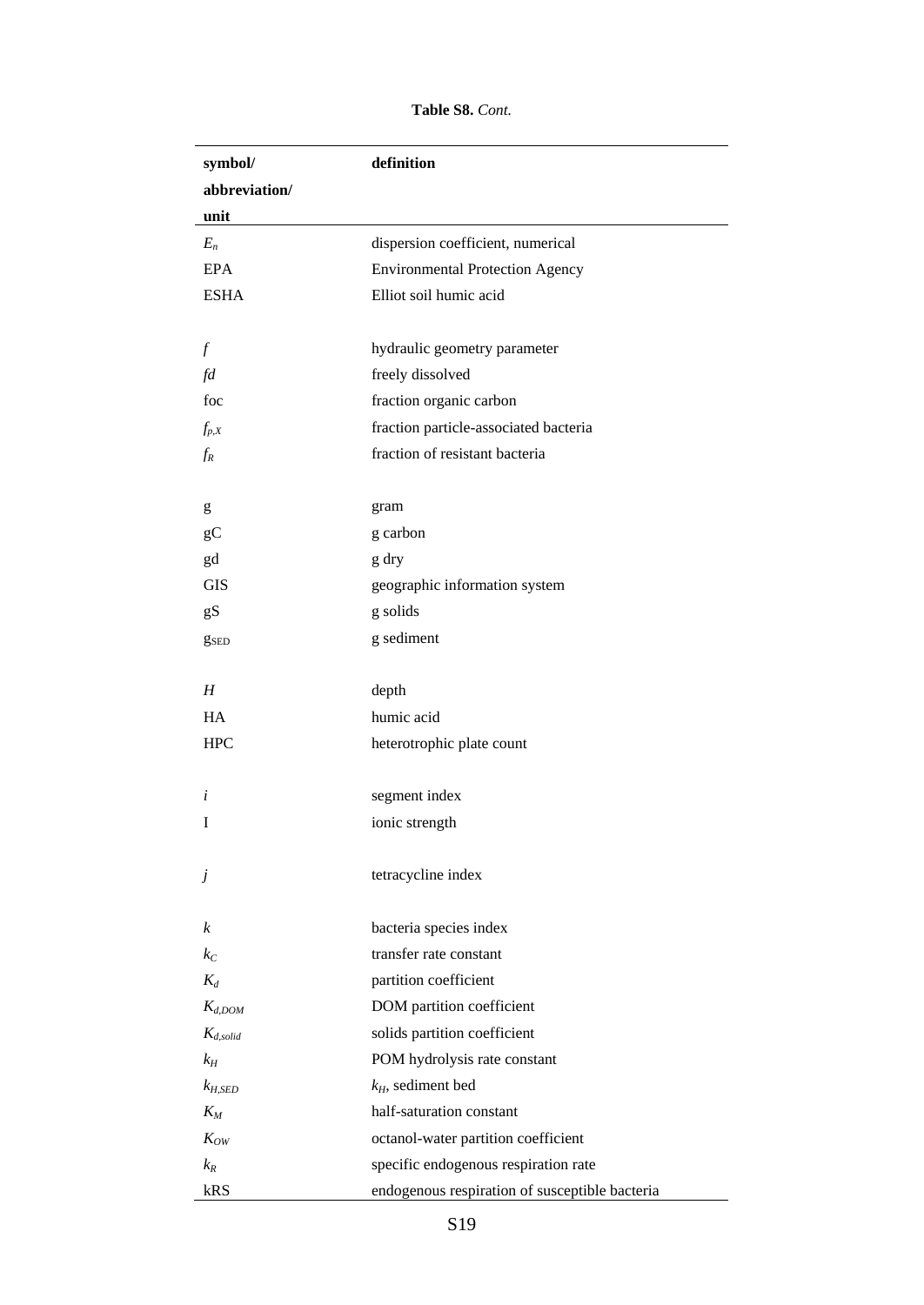**Table S8.** *Cont.*

| symbol/              | definition                       |
|----------------------|----------------------------------|
| abbreviation/        |                                  |
| unit                 |                                  |
|                      |                                  |
| $k_{S}$              | segregation rate constant        |
| $k_X$                | decay rate constant              |
| $k_{X,WC}$           | $k_X$ , water column             |
|                      |                                  |
| L                    | mixing length                    |
| $\mathbf{L}$         | liter                            |
| $_{\rm Lt}$          | L, total                         |
| Lw                   | L, water                         |
|                      |                                  |
| <b>MCC</b>           | meclocycline                     |
| <b>MIC</b>           | minimum inhibitory concentration |
| MIC <sub>fd</sub>    | freely dissolved MIC             |
| $\mu$                | growth rate                      |
| $\mu$ <sub>MAX</sub> | maximum specific growth rate     |
| $\mu$ <sub>R</sub>   | $\mu$ , resistant bacteria       |
| $\mu_{S}$            | $\mu$ , susceptible bacteria     |
|                      |                                  |
| ND                   | non-detect                       |
| <b>NHD</b>           | National Hydrography Dataset     |
| <b>NOM</b>           | natural organic matter           |
| <b>NPS</b>           | nonpoint source                  |
|                      |                                  |
| OM                   | organic matter                   |
| <b>OTC</b>           | oxytetracycline                  |
|                      |                                  |
| $\boldsymbol{P}$     | POM production rate              |
| $p/a$ -PCR           | presence/absence PCR             |
| <b>PCB</b>           | polychlorinated biphenyl         |
| <b>PCR</b>           | polymerase chain reaction        |
| $\phi$               | porosity                         |
| <b>POM</b>           | particulate organic matter       |
| <b>PRIST</b>         | pristine                         |
|                      |                                  |
| $\varrho$            | flow rate                        |
| Qdif                 | net discharge/withdrawal flow    |
| $Q_{I\!N}$           | external inflow rate             |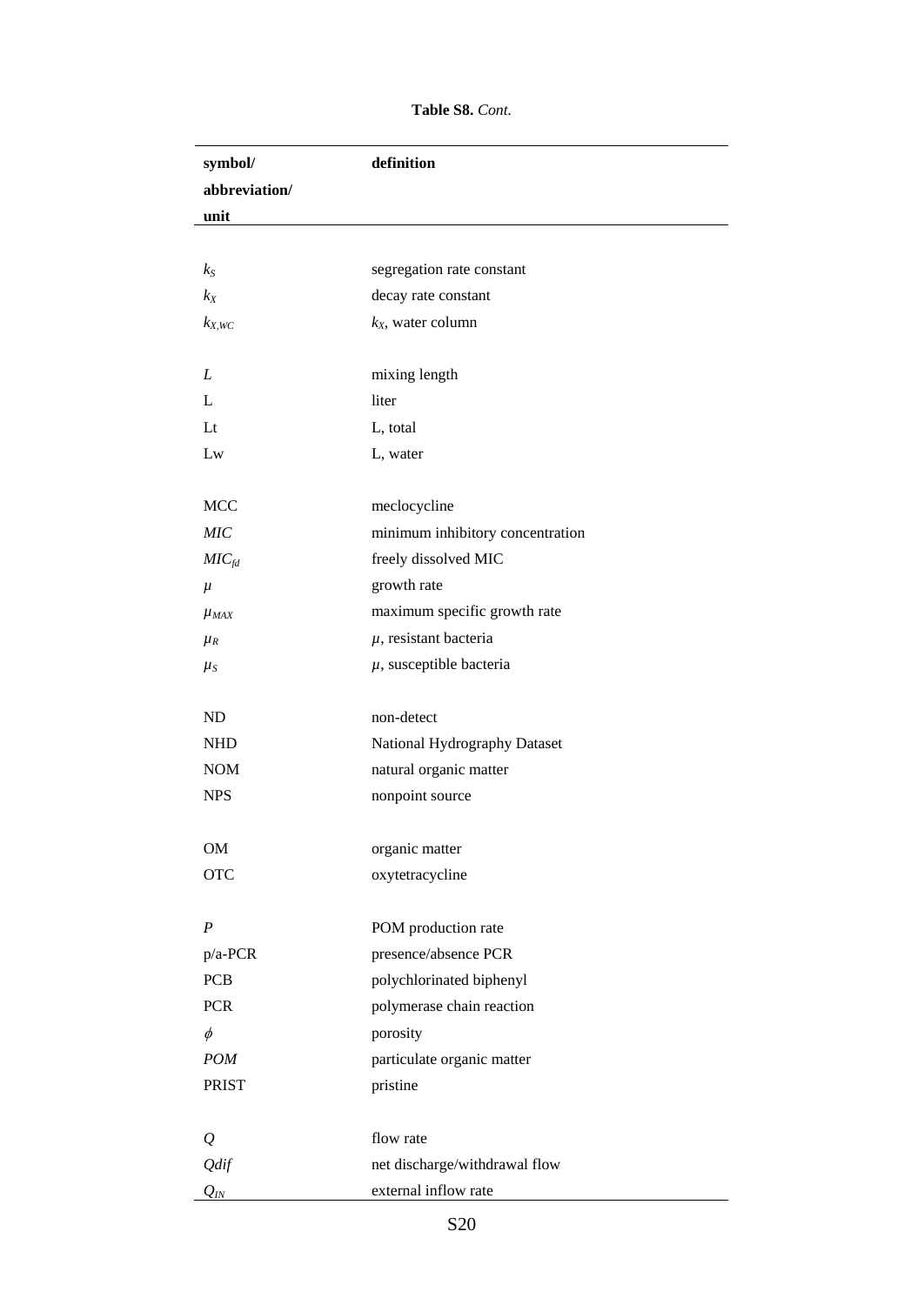**Table S8.** *Cont.*

| symbol/         | definition                    |
|-----------------|-------------------------------|
| abbreviation/   |                               |
| unit            |                               |
| <b>Qnps</b>     | unaltered flow rate           |
| q-PCR           | quantitative PCR              |
| $Q_{WW}$        | <b>WWTP</b> discharges        |
|                 |                               |
| $\rho_{\rm S}$  | solids density                |
| rRNA            | ribosomal RNA                 |
|                 |                               |
| <b>SED</b>      | sediment bed                  |
| SI              | Supplementary Information     |
|                 |                               |
| TC              | tetracycline                  |
| <b>TOM</b>      | total organic matter          |
| tr              | trace                         |
| TSS             | total suspended solids        |
|                 |                               |
| <b>USGS</b>     | <b>U.S. Geological Survey</b> |
|                 |                               |
| <b>VBA</b>      | Visual Basic for Applications |
| $\mathcal{V}_d$ | diffusion velocity            |
| $v_r$           | resuspension velocity         |
| $v_s$           | settling velocity             |
| V               | volume                        |
|                 |                               |
| <b>WC</b>       | water column                  |
| <b>WWTP</b>     | wastewater treatment plant    |
|                 |                               |
| X               | bacteria                      |
| XR              | resistant bacteria            |
| $X\!S$          | susceptible bacteria          |
|                 |                               |
| Y               | yield coefficient             |
|                 |                               |

## **S6. Supplementary References**

Achman, D.R.; Brownawell, B.J.; Zhang, L. Exchange of polychlorinated biphenyls between sediment and water in the hudson river estuary. *Estuaries* **1996**, *19*, 950-965.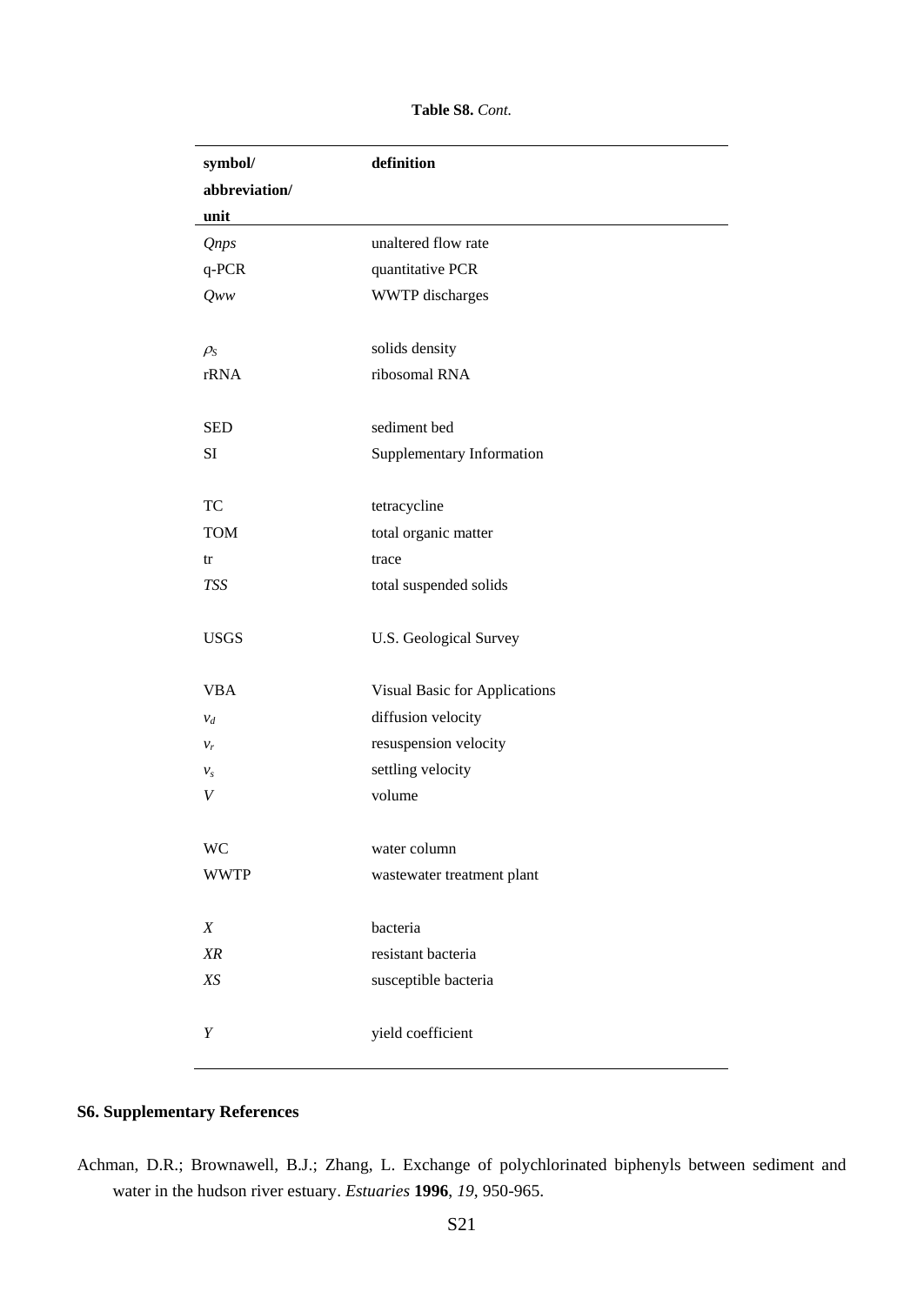- Anderson, J.D. The effect of r-factor carriage on the survival of *Escherichia Coli* in the human intestine. *J. Med. Microbiol.* **1974**, *7*, 85-90.
- Anderson, P.D.; D'Aco, V.J.; Shanahan, P.; Chapra, S.C.; Buzby, M.E.; Cunningham, V.L.; DuPlessie, B.M.; Hayes, E.P.; Mastrocco, F.J.; Parke, N.J.; Rader, J.C.; Samuelian, J.H.; Schwab, B.W. Screening analysis of human pharmaceutical compounds in U.S. surface waters. *Environ. Sci. Technol.* **2004**, *38*, 838-849.
- Baker-Austin, C.; Wright, M.S.; Stepanauskas, R.; McArthur J.V. Co-selection of antibiotic and metal resistance. *Trends Microbiol.* **2006**, *14*, 176-182.
- Batt, A.L.; Bruce, I.B.; Aga, D.S. Evaluating the vulnerability of surface waters to antibiotic contamination from varying wastewater treatment plant discharges. *Environmental Pollution* **2006**, *142*, 295-302.
- Batt, A.L.; Kim, S.; Aga, D.S. Comparison of the occurrence of antibiotics in four full-scale wastewater treatment plants with varying designs and operations. *Chemosphere* **2007**, *68*, 428-435.
- Baya, A.M.; Brayton, P.R.; Brown, V.L.; Grimes, D.J.; Russek-Cohen, E.; Colwell, R.R. Coincident plasmids and antimicrobial resistance in marine bacteria isolated from polluted and unpolluted Atlantic Ocean samples. *Appl. Environ. Microbiol.* **1986**, *51,* 1285-1292.
- Boudreau, B.P. *Diagenetic Models and Their Implementation. Modeling Transport and Reactions in Aquatic Sediments*; Springer: Heidelberg, 1997.
- Bouma, J.E.; Lenski, R.E. Evolution of a bacterial/plasmid association. *Nature* **1988**, *335*, 351-352.
- Bryskier, A., Ed. *Antimicrobial Agents: Antibacterials and Antifungals*; ASM Press: Washington, USA, 2005.
- Campagnolo, E.R.; Johnson, K.R.; Karpati, A.; Rubin, C.S.; Kolpin, D.W.; Meyer, M.T.; Esteban, J.E.; Currier, R.W.; Smith, K.; Thu, K.M.; McGeehin, M. Antimicrobial residues in animal waste and water resources proximal to large-scale swine and poultry feeding operations. *The Science of The Total Environment* **2002**, *299*, 89-95.
- Chander, Y.; Kumar, K.; Goyal, S.M.; Gupta, S.C. Antibacterial Activity of Soil-Bound Antibiotics. *J. Environ. Qual.* **2005**, *34*, 1952-1957.
- Chapra, S.C. *Surface Water-Quality Modeling*; McGraw-Hill: Boston, 1997.
- Chen, Y.; Hu, C.; Qu, J.; Yang, M. Photodegradation of tetracycline and formation of reactive oxygen species in aqueous tetracycline solution under simulated sunlight irradiation, *Journal of Photochemistry and Photobiology A: Chemistry* **2008**, *197*, 81-87.
- Connolly, J.P.; Coffin, R.B.; Landeck, R.E. Modeling carbon utilization by bacteria in natural water systems. In: Hurst, C. J. (ed.). *Modeling the metabolic and physiologic activities of microorganisms*. John Wiley & Sons. Inc., New York, p. 249-276, 1992.
- Cooke, M.D. Antibiotic resistance in coliform and faecal coliform bacteria from natural waters and effluents. *N.Z. J. Mar. Freshwat. Res.* **1976**, *10,* 391-397.
- Cooper, N.S.; Brown, M.E.; Caulcott, C.A. A Mathematical Method for Analysing Plasmid Stability in Microorganisms. *Journal of General Microbiology* **1987**, *133*, 1871-1880.
- Davis, J.G.; Truman, C.C.; Kim, S.C.; Ascough, J.C., II; Carlson, K. Antibiotic Transport via Runoff and Soil Loss. *J. Environ. Qual.* **2006**, *35*, 2250-2260.
- De Liguoro, M.; Cibin, V.; Capolongo, F.; Halling-Sorensen, B.; Montesissa, C. Use of oxytetracycline and tylosin in intensive calf farming: evaluation of transfer to manure and soil. *Chemosphere* **2003**, *52*, 203- 212.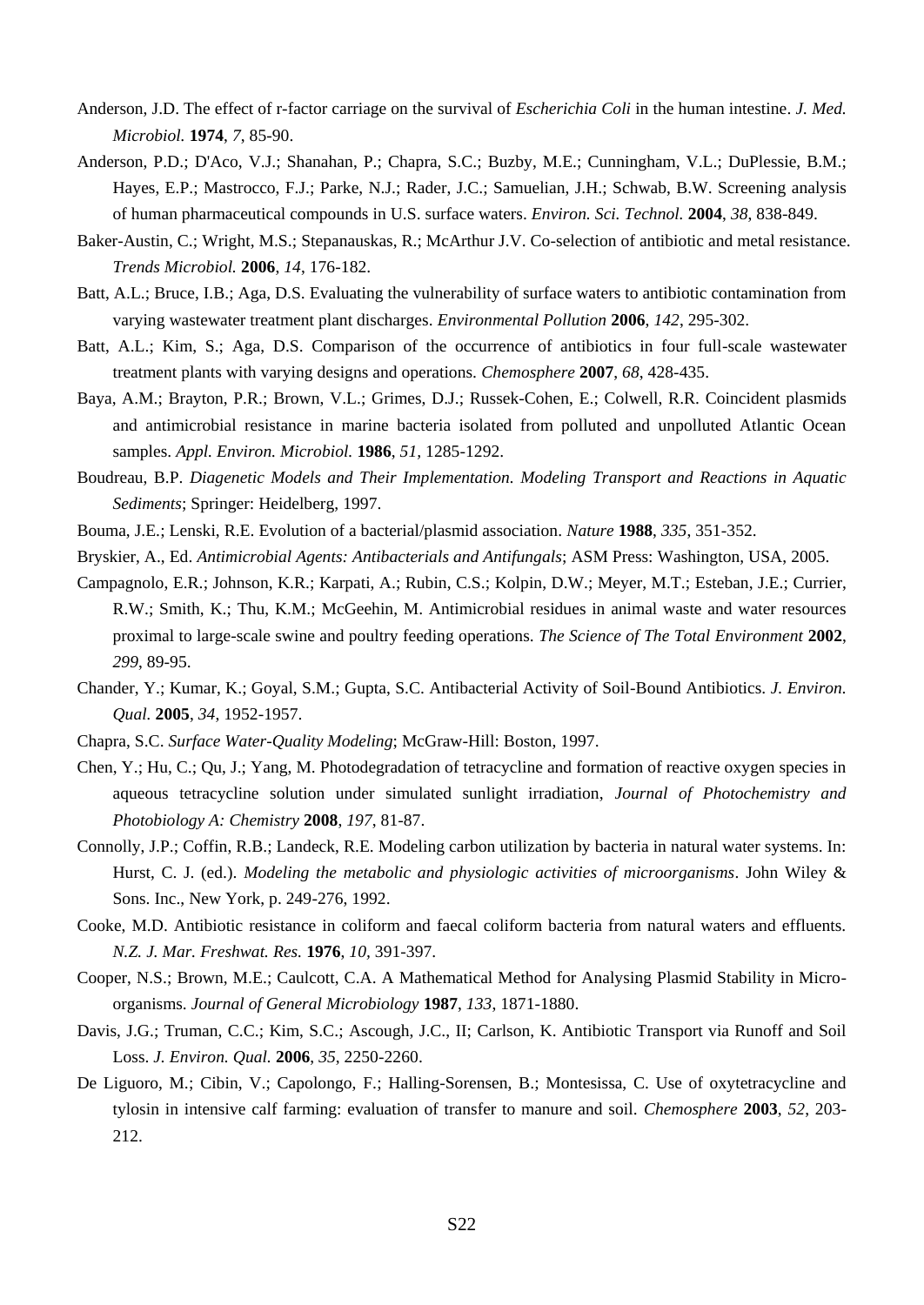- Di Toro, D.M.; Zarba, C.S.; Hansen, D.J.; Berry, W.J.; Swartz, R.C.; Cowan, C.E.; Pavlou, S.P.; Allen, H.E.; Thomas, N.A.; Paquin, P.R. Technical basis for establishing sediment quality criteria for nonionic organic chemicals using equilibrium partitioning. *Environ. Toxicol. Chem.* **1991**, *10,* 1541-1583.
- Enne, V.I.; Delsol, A.A.; Davis, G.R.; Hayward, S.L.; Roe, J.M.; Bennett, P.M. Assessment of the fitness impacts on Escherichia coli of acquisition of antibiotic resistance genes encoded by different types of genetic element. *Journal of Antimicrobial Chemotherapy* **2005**, *56,* 544-551.
- EPA. BASINS (Better Assessment Science Integrating point & Non-point Sources). Office of Water, U.S. Environmental Protection Agency (EPA). Internet resource: http://water.epa.gov/scitech/datait/models/basins/ (accessed in 2010), 2010.
- Figueroa, R.A.; Leonard, A.; MacKay, A.A. Modeling Tetracycline Antibiotic Sorption to Clays. *Environ. Sci. Technol.* **2004**, *38*, 476–483.
- Fischer, H.B.; List, E.J.; Imberger, J.; Koh, R.C.Y.; Brooks, N.H. Mixing in inland and coastal waters; Academic Press: New York, 1979.
- Fontaine, T.D., 3rd; Hoadley, A.W. Transferable drug resistance associated with coliforms isolated from hospital and domestic sewage. *Health Lab. Sci.* **1976**, *13*, 238-245.
- Garrett, E.R.; Miller, G.H. Kinetics and mechanisms of action of antibiotics on microorganisms III. Inhibitory action of tetracycline and chloramphenicol on Escherichia coli established by total and viable counts. *Journal of Pharmaceutical Sciences* **1965**, *54,* 427-431.
- Garrett, E.R.; Miller, G.H.; Brown, M.R.W. Kinetics and mechanisms of action of antibiotics on microorganisms V chloramphenicol and tetracycline affected Escherichia coli generation rates. *Journal of Pharmaceutical Sciences* **1966**, *55,* 593-600.
- Ghosh, S.; LaPara, T.M. The effects of subtherapeutic antibiotic use in farm animals on the proliferation and persistence of antibiotic resistance among soil bacteria. *The ISME Journal* **2007**, *1*, 191–203.
- Godwin, D.; Slater, J.H. The Influence of the Growth Environment on the Stability of a Drug Resistance Plasmid in *Escherichia coli* K12. *Journal of General Microbiology* **1979**, *111*, 201-210.
- Goñi-Urriza, M.; Capdepuy, M.; Arpin, C.; Raymond, N.; Caumette, P.; Quentin, C. Impact of an Urban Effluent on Antibiotic Resistance of Riverine Enterobacteriaceae and Aeromonas spp. *Applied and Environmental Microbiology* **2000**, *66,* 125-132.
- Gowland, P.C.; Slater, J.H. Transfer and stability of drug resistance plasmids in *Escherichia coli* K12. *Microbial Ecology* **1984**, *10*, 1-13.
- Grabow, W.O.K.; Prozesky, O.W. Drug Resistance of Coliform Bacteria in Hospital and City Sewage. *Antimicrob. Agents Chemother.* **1973**, *3*, 175-180.
- Grabow, W.O.K.; Prozesky, O.W.; Burger, J.S. Behaviour in a river and dam of coliform bacteria with transferable or non-transferable drug resistance. *Water Research* **1975**, *9*, 777-782.
- Gu, C.; Karthikeyan, K.G. Sorption of the Antibiotic Tetracycline to Humic-Mineral Complexes. *J. Environ. Qual.* **2008**, *37*, 704-711.
- Gu, C.; Karthikeyan, K.G.; Sibley, S.D.; Pedersen, J.A. Complexation of the antibiotic tetracycline with humic acid. *Chemosphere* **2007**, *66*, 1494-1501.
- Gulkowska, A.; Leung, H.W.; So, M.K.; Taniyasu, S.; Yamashita, N.; Yeung, L.W.Y.; Richardson, B.J.; Lei, A.P.; Giesy, J.P.; Lam, P.K.S. Removal of antibiotics from wastewater by sewage treatment facilities in Hong Kong and Shenzhen, China. *Water Research* **2008**, *42*, 395-403.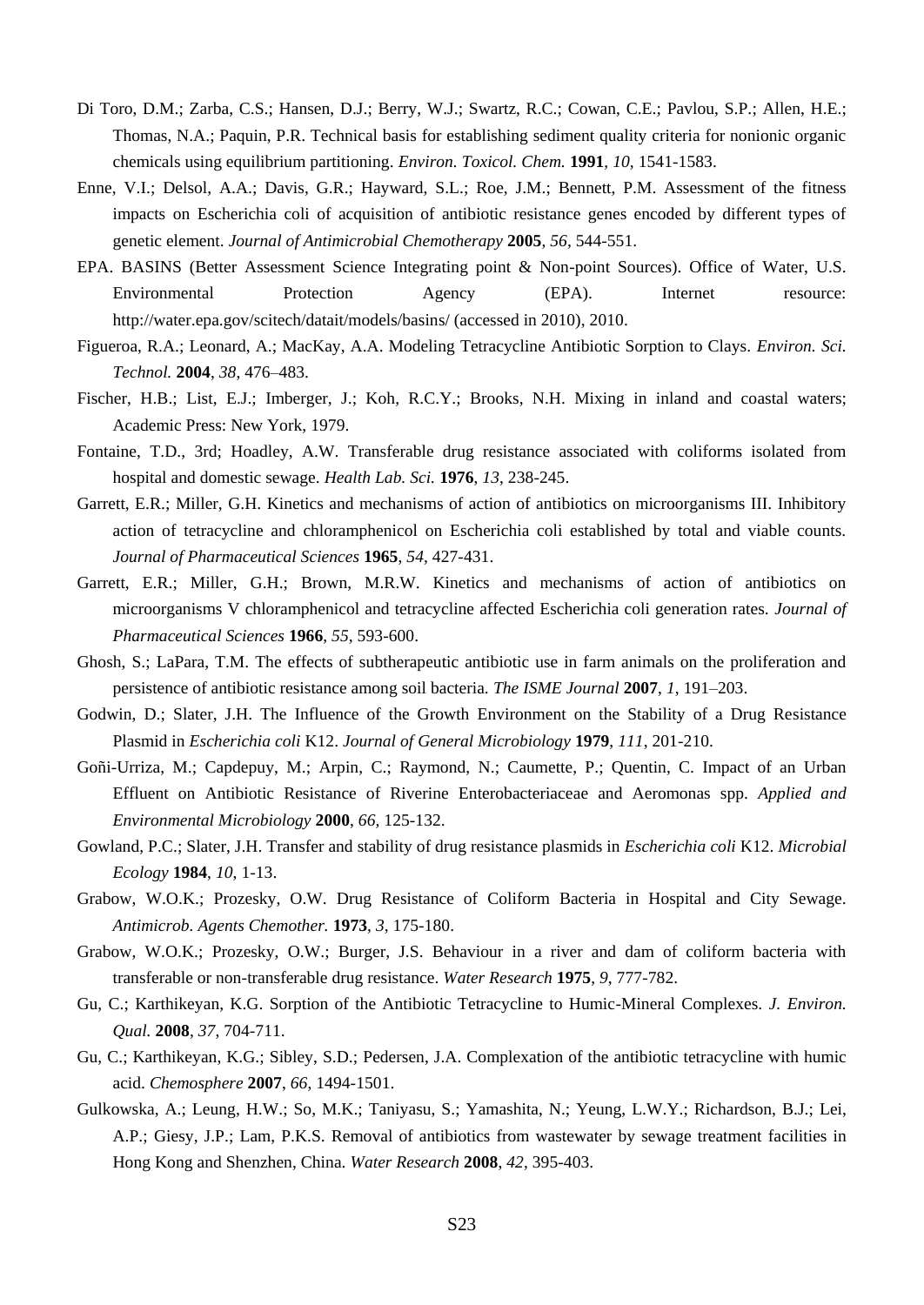- Gupta, S.; Singh, A.; Kumar, K.; Thompson, A.; Thoma, D. Antibiotic losses in runoff and drainage from manure applied fields. USGS-WRRI 104G National Grants Competition, 2003.
- Haack, B.J.; Andrews, R.E., Jr. Isolation of Tn916-like conjugal elements from swine lot effluent. *Can. J. Microbiol.* **2000**, *46*, 542–549.
- Halling-Sørensen, B.; Sengeløv, G.; Ingerslev, F.; Jensen, L.B. Reduced Antimicrobial Potencies of Oxytetracycline, Tylosin, Sulfadiazin, Streptomycin, Ciprofloxacin, and Olaquindox Due to Environmental Processes. *Archives of Environmental Contamination and Toxicology* **2003**, *44*, 7-16.
- Halling-Sørensen, B.; Sengeløv, G.; Tjørnelund, J. Toxicity of Tetracyclines and Tetracycline Degradation Products to Environmentally Relevant Bacteria, Including Selected Tetracycline-Resistant Bacteria. *Archives of Environmental Contamination and Toxicology* **2002**, *42*, 263-271.
- Handelsman, J. Metagenomics: Application of Genomics to Uncultured Microorganisms. *Microbiology and Molecular Biology Reviews* **2004**, *68*, 669-685.
- Helling, R.B.; Kinney, T.; Adams, J. The Maintenance of Plasmid-containing Organisms in Populations of Escherichia coli. *Journal of General Microbiology* **1981**, *123*, 129-141.
- Hellweger, F.L. Resonating circadian clocks enhance fitness in cyanobacteria *in silico*. *Ecological Modelling* **2010**, *221*, 1620–1629.
- Hirsch, R.; Ternes, T.; Haberer, K.; Kratz, K.-L. Occurrence of antibiotics in the aquatic environment. *The Science of The Total Environment* **1999**, *225*, 109-118.
- Holtz, R.D.; Kovacs, W.D. *An Introduction to Geotechnical Engineering*; Prentice-Hall: Englewood Cliffs, NJ, 1981.
- HydroQual. *A Water Quality Model for Jamaica Bay: Calibration of the Jamaica Bay Eutrophication Model (JEM)*. HydroQual: Mahwah, NJ, 1998.
- Jones, A.D.; Bruland, G.L.; Agrawal, S.G.; Vasudevan, D. Factors influencing the sorption of oxytetracycline to soils. *Environmental Toxicology and Chemistry* **2005**, *24*, 761-770.
- Kay. P.; Blackwell, P.A.; Boxall, A.B.A. Fate of veterinary antibiotics in a macroporous tile drained clay soil. *Environmental Toxicology and Chemistry* **2004**, *23*, 1136-1144.
- Kay. P.; Blackwell, P.A.; Boxall, A.B.A. Transport of veterinary antibiotics in overland flow following the application of slurry to arable land. *Chemosphere* **2005a**, *59*, 951-959.
- Kay. P.; Blackwell, P.A.; Boxall, A.B.A. Column studies to investigate the fate of veterinary antibiotics in clay soils following slurry application to agricultural land. *Chemosphere* **2005b**, *60*, 497-507.
- Kim, S.C.; Carlson, K. Temporal and Spatial Trends in the Occurrence of Human and Veterinary Antibiotics in Aqueous and River Sediment Matrices. *Environmental Science & Technology* **2007a**, *41,* 50-57.
- Kim, S.C.; Carlson, K. Quantification of human and veterinary antibiotics in water and sediment using SPE/LC/MS/MS. *Analytical and Bioanalytical Chemistry* **2007b**, *387*, 1301-1315.
- Knapp, C.W.; Engemann, C.A.; Hanson, M.L.; Keen, P.L.; Hall, K.J.; Graham, D.W. Indirect evidence of transposon-mediated selection of antibiotic resistance genes in aquatic systems at low-level oxytetracycline exposures. *Environ. Sci. Technol.* **2008**, *42,* 5348-5353.
- Kolpin, D.W.; Furlong, E.T.; Meyer, M.T.; Thurman, E.M.; Zaugg, S.D.; Barber, L.B.; Buxton, H.T. Pharmaceuticals, Hormones, and Other Organic Wastewater Contaminants in U.S. Streams, 1999−2000: A National Reconnaissance. *Environmental Science & Technology* **2002**, *36*, 1202-1211.
- Kühne, M.; Ihnen, D.; Möller, G.; Agthe, O. Stability of Tetracycline in Water and Liquid Manure. *Journal of Veterinary Medicine, Series A* **2000**, *47*, 379-384.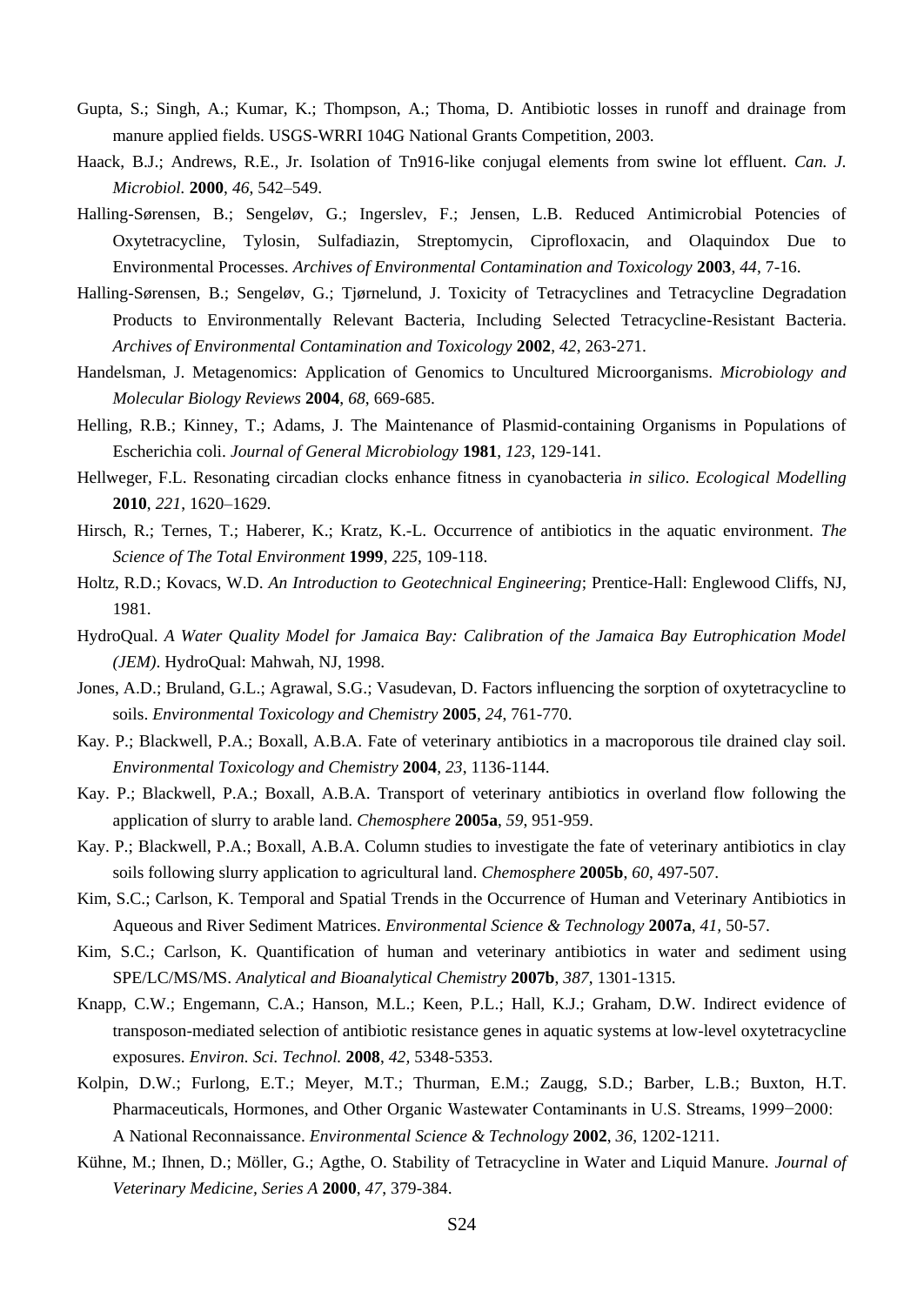Kümmerer, K. Resistance in the environment. *Journal of Antimicrobial Chemotherapy* **2004**, *54,* 311-320.

- Lai, H.-T.; Liu, S.-M.; Chien, Y.-H. Transformation of chloramphenicol and oxytetracycline in aquaculture pond sediments. *Journal of Environmental Science and Health A* **1995**, *30,* 1897-1923.
- Lebek G.; Egger R. R-selection of subbacteriostatic tetracyclin-concentrations. *Zentralbl. Bakteriol. Mikrobiol. Hyg. A* **1983**, *255,* 340-345.
- Lenski, R.E.; Bouma, J.E. Effects of segregation and selection on instability of plasmid pACYC184 in Escherichia coli B. *J. Bacteriol.* **1987**, *169*, 5314-5316.
- Levin, B.R.; Stewart, F.M.; Rice, V.A. The kinetics of conjugative plasmid transmission: Fit of a simple mass action model. *Plasmid* **1979**, *2,* 247-260.
- Levy, S.B.; Marshall, B. Antibacterial resistance worldwide: causes, challenges and responses. *Nature Medicine* **2004**, *10*, S122 - S129.
- Lin, C.-H.M.; Pedersen, J.A.; Suffet, I.H. Influence of Aeration on Hydrophobic Organic Contaminant Distribution and Diffusive Flux in Estuarine Sediments. *Environmental Science & Technology* **2003**, *37*, 3547-3554.
- Linton, K.B.; Richmond, M.H.; Bevan, R.; Gillespie, W.A. Antibiotic Resistance and R Factors in Coliform Bacilli Isolated from Hospital and Domestic Sewage. *J. Med. Microbiol.* **1974**, *7*, 91-103.
- Liu, H.; Zhang, G.; Liu, C.-Q.; Li, L.; Xiang, M. The occurrence of chloramphenicol and tetracyclines in municipal sewage and the Nanming River, Guiyang City, China. *J. Environ. Monit.* **2009**, *11,* 1199-1205.
- Liu, L.; Phanikumar, M.S.; Molloy, S.L.; Whitman, R.L.; Shively, D.A.; Nevers, M.B.; Schwab, D.J.; Rose, J.B. Modeling the Transport and Inactivation of E. coli and Enterococci in the Near-Shore Region of Lake Michigan. *Environmental Science & Technology* **2006**, *40,* 5022-5028.
- Loferer-Krößbacher, M.; Klima, J.; Psenner, R. Determination of bacterial cell dry mass by transmission electron microscopy and densitometric image analysis. *Applied Environmental Microbiology* **1998**, *64*, 688-694.
- Loke, M.-L.; Tjornelund, J.; Halling-Sorensen, B. Determination of the distribution coefficient (logKd) of oxytetracycline, tylosin A, olaquindox and metronidazole in manure, *Chemosphere* **2002**, *48*, 351-361.
- Lunestad, B.T.; Goksoeyr, J. Reduction in the antibacterial effect of oxytetracycline in sea water by complex formation with magnesium and calcium. *Diseases of Aquatic Organisms* **1990**, *9*, 67-72.
- Mach, P.A.; Grimes, D.J. R-plasmid transfer in a wastewater treatment plant. *Appl. Environ. Microbiol.* **1982**, *44,* 1395-1403.
- MacKay, A.A.; Canterbury, B. Oxytetracycline Sorption to Organic Matter by Metal-Bridging. *J. Environ. Qual.* **2005**, *34*, 1964-1971.
- McPherson, P.; Gealt, M.A. Isolation of indigenous wastewater bacterial strains capable of mobilizing plasmid pBR325. *Appl. Environ. Microbiol.* **1986**, *51,* 904-909.
- Mezrioui, N.; Baleux, B. Resistance patterns of e. coli strains isolated from domestic sewage before and after treatment in both aerobic lagoon and activated sludge. *Water Research* **1994**, *28,* 2399-2406.
- Muñoz-Aguayo, J.; Lang, K.S.; LaPara, T.M.; González, G.; Singer, R.S. Evaluating the Effects of Chlortetracycline on the Proliferation of Antibiotic-Resistant Bacteria in a Simulated River Water Ecosystem. *Applied and Environmental Microbiology* **2007**, *73*, 5421-5425.
- Murray, G.E.; Tobin, R.S.; Junkins, B.; Kushner, D.J. Effect of chlorination on antibiotic resistance profiles of sewage-related bacteria. *Appl. Environ. Microbiol.* **1984**, *48,* 73–77.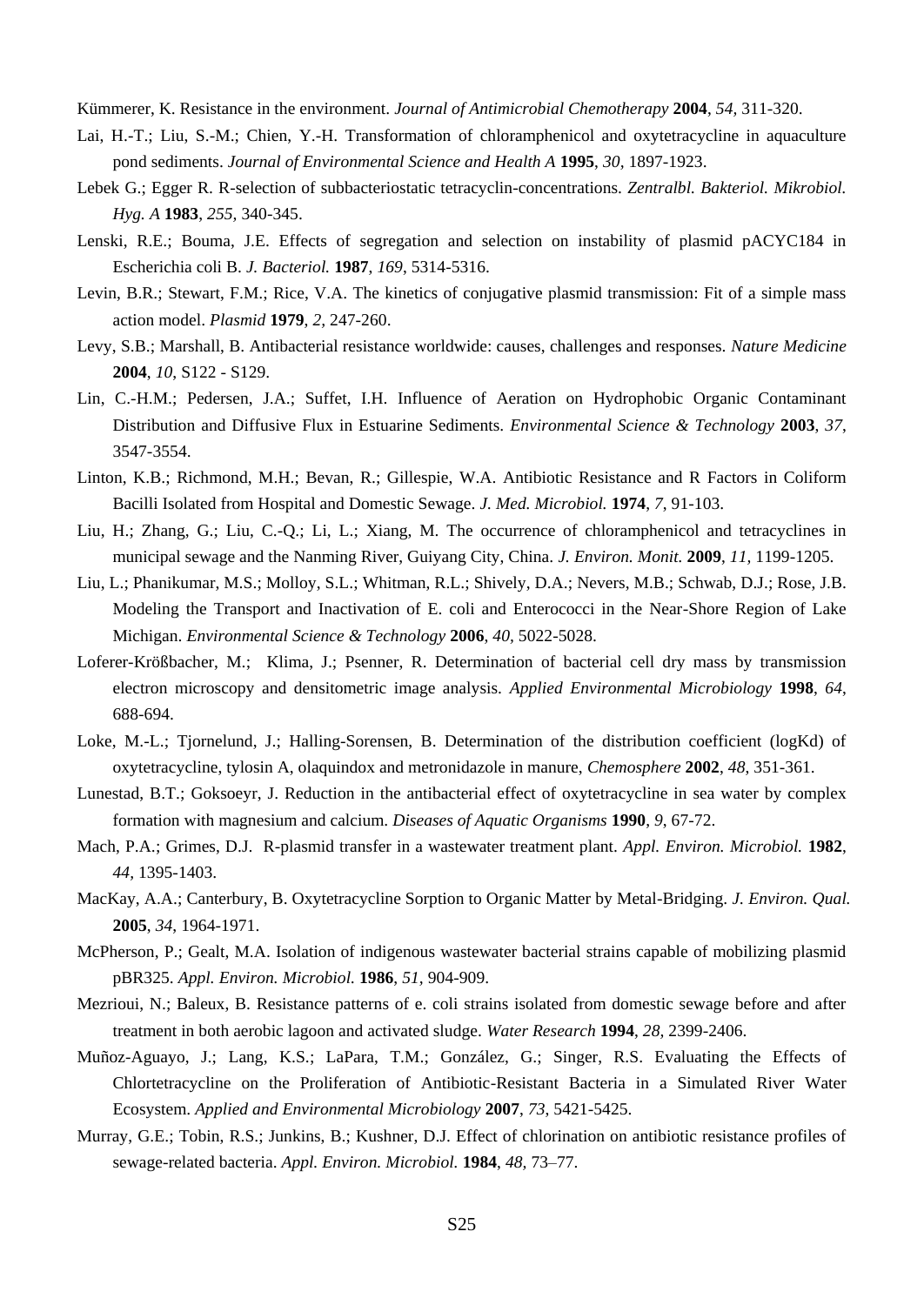- Nygaard, K.; Lunestad, B.T.; Hektoen, H.; Berge, J.A.; Hormazabal, V. Resistance to oxytetracycline, oxolinic acid and furazolidone in bacteria from marine sediments. *Aquaculture* **1992**, *104*, 31-36.
- Parveen, S.; Lukasik, J.; Scott, T.M.; Tamplin, M.L.; Portier, K.M.; Sheperd, S.; Braun, K.; Farrah, S.R. Geographical variation in antibiotic resistance profiles of Escherichia coli isolated from swine, poultry, beef and dairy cattle farm water retention ponds in Florida. *Journal of Applied Microbiology* **2006**, *100*, 50-57.
- Peak, N.; Knapp, C.W.; Yang, R.K.; Hanfelt, M.M.; Smith, M.S.; Aga, D.S.; Graham, D.W. Abundance of six tetracycline resistance genes in wastewater lagoons at cattle feedlots with different antibiotic use strategies. *Environmental Microbiology* **2007**, *9,* 143-151.
- Pei, R.; Kim, S.-C.; Carlson, K.H.; Pruden, A. Effect of River Landscape on the sediment concentrations of antibiotics and corresponding antibiotic resistance genes (ARG). *Water Research* **2006**, *40*, 2427-2435.
- Pouliquen, H.; Le Bris, H. Sorption of oxolinic acid and oxytetracycline to marine sediments. *Chemosphere* **1996**, *33*, 801−815.
- Pruden, A.; Pei, R.; Storteboom, H.; Carlson, K.H. Antibiotic Resistance Genes as Emerging Contaminants: Studies in Northern Colorado. *Environmental Science & Technology* **2006**, *40*, 7445-7450.
- Rabolle, M.; Spliid, N.H. Sorption and mobility of metronidazole, olaquindox, oxytetracycline and tylosin in soil. *Chemosphere* **2000**, *40*, 715−722.
- Rose, P.E.; Pedersen, J.A. Fate of oxytetracycline in streams receiving aquaculture discharges: Model simulations. *Environmental Toxicology and Chemistry* **2005**, *24*, 40-50.
- Samuelsen, O.B.; Lunestad, B.T.; Ervik, A.; Fjelde, S. Stability of antibacterial agents in an artificial marine aquaculture sediment studied under laboratory conditions. *Aquaculture* **1994**, *126,* 283-290.
- Sapkota, A.R.; Curriero, F.C.; Gibson, K.E.; Schwab, K.J. Antibiotic-Resistant Enterococci and Fecal Indicators in Surface Water and Groundwater Impacted by a Concentrated Swine Feeding Operation. *Environ. Health Perspect.* **2007**, *115*, 1040–1045.
- Sarmah, A.K.; Meyer, M.T.; Boxall, A.B.A. A global perspective on the use, sales, exposure pathways, occurrence, fate and effects of veterinary antibiotics (VAs) in the environment. *Chemosphere* **2006**, *65*, 725-759.
- Sassman, S.A.; Lee, L.S. Sorption of Three Tetracyclines by Several Soils: Assessing the Role of pH and Cation Exchange. *Environmental Science & Technology* **2005**, *39,* 7452-7459.
- Sayah, R.S.; Kaneene, J.B.; Johnson, Y.; Miller, R. Patterns of Antimicrobial Resistance Observed in Escherichia coli Isolates Obtained from Domestic- and Wild-Animal Fecal Samples, Human Septage, and Surface Water. *Applied and Environmental Microbiology* **2005**, *71*, 1394-1404.
- Schnoor, J.L. *Environmental Modeling: Fate and Transport of Pollutants in Water, Air and Soil*; Wiley: New York, 1996.
- Sengelov, G.; Agerso, Y.; Halling-Sorensen, B.; Baloda, S.B.; Andersen, J.S.; Jensen, L.B. Bacterial antibiotic resistance levels in Danish farmLand as a result of treatment with pig manure slurry. *Environment International* **2003**, *28*, 587-595.
- Servais, P.; Anzil, A.; Ventresque, C. A simple method for the determination of biodegradable dissolved organic carbon in water. *Applied Environmental Microbiology* **1989**, *55*, 2732-2734.
- Sithole, B.B.; Guy, R.D. Models for tetracycline in aquatic environments. *Water, Air, Soil Pollut.* **1987**, *32*, 303−314.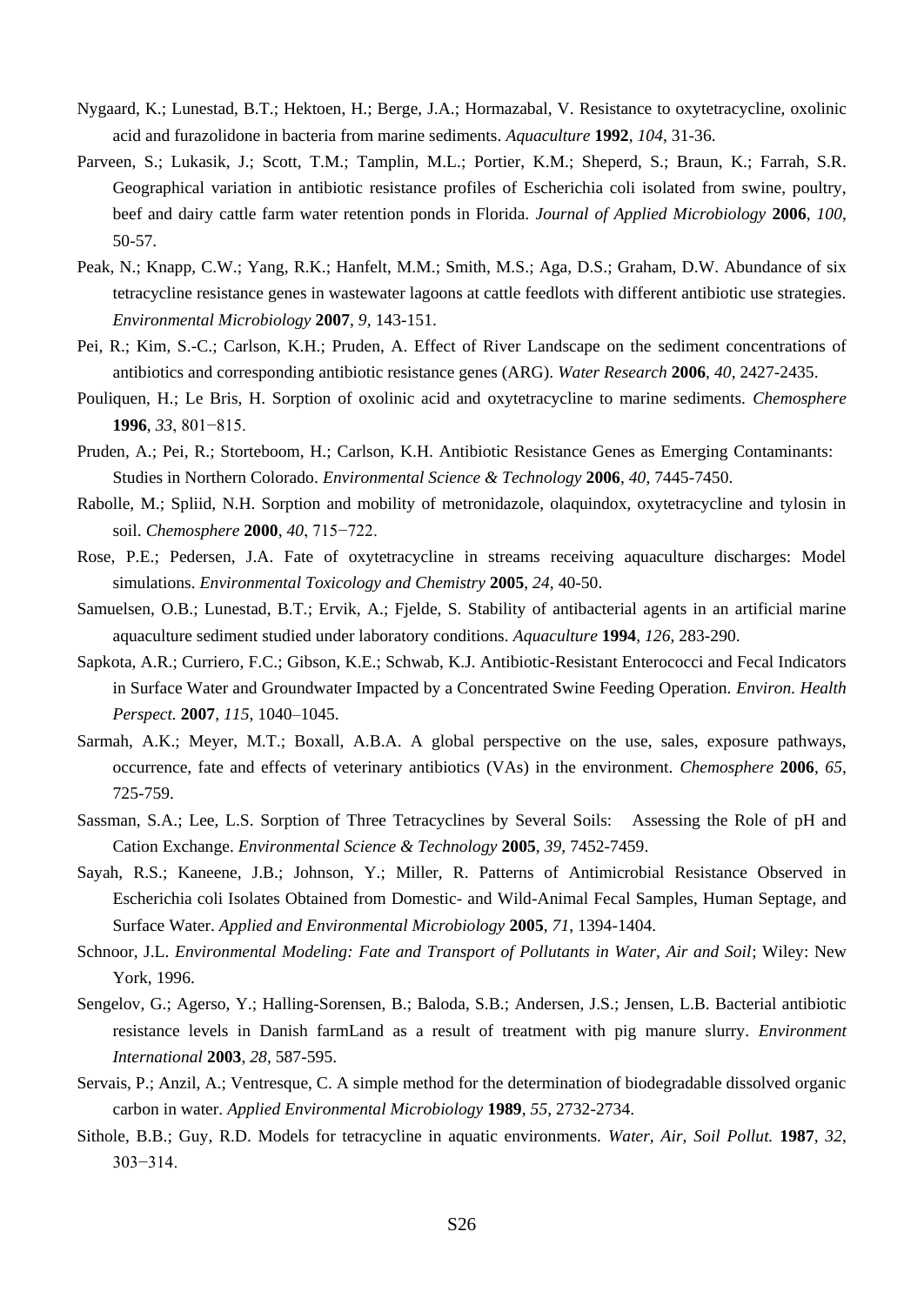- Smith, P.; Samuelsen, O.B. Estimates of the significance of out-washing of oxytetracycline from sediments under Atlantic salmon sea-cages. *Aquaculture* **1996**, *144*, 17-26.
- Stewart, F.M.; Levin, B.R. The Population Biology of Bacterial Plasmids: A Priori Conditions for the Existence of Conjugationally Transmitted Factors. *Genetics* **1977**, *87,* 209–228.
- Stewart, K.R.; Koditschek, L. Drug-resistance transfer in Escherichia coli in New York Bight sediment. *Marine Pollution Bulletin 1980*, *11*, 130-133.
- Storteboom, H.; Arabi, M.; Davis, J.G.; Crimi, B.; Pruden, A. Identification of Antibiotic-Resistance-Gene Molecular Signatures Suitable as Tracers of Pristine River, Urban, and Agricultural Sources. *Environ. Sci. Technol.* **2010**, *44,* 1947–1953.
- Tao, R.; Ying, G.-G.; Su, H.-C.; Zhou, H.-W.; Sidhu, J.P.S. Detection of antibiotic resistance and tetracycline resistance genes in Enterobacteriaceae isolated from the Pearl rivers in South China. *Environmental Pollution* **2010**, *158*, 2101-2109.
- Thanassi, D.G.; Suh, G.S.; Nikaido, H. Role of outer membrane barrier in efflux-mediated tetracycline resistance of Escherichia coli. *J. Bacteriol.* **1995**, *177*, 998-1007.
- Thomann, R.V.; Mueller, J.A. *Principles of Surface Water Quality Modeling and Control*; HarperCollins: New York, NY, 1987.
- Thurman, E.M.; Lindsey, M.E. Transport of antibiotics in soil and their potential for groundwater contamination. Presented at 3rd SETAC World Congress, Brighton, UK, May 22−25, 2000.
- Tolls, J. Sorption of Veterinary Pharmaceuticals in Soils: A Review. *Environ. Sci. Technol.* **2001**, *35*, 3397– 3406.
- Turner, P.E. Phenotypic Plasticity in Bacterial Plasmids. *Genetics* **2004**, *167*, 9-20.
- Verma, B.; Headley, J.V.; Robarts, R.D. Behaviour and fate of tetracycline in river and wetland waters on the Canadian Northern Great Plains. *J. Environ. Sci. Health. A.* **2007**, *42,* 109-117.
- Vital, M.; Hammes, F.; Egli, T. Escherichia coli O157 can grow in natural freshwater at low carbon concentrations. *Environmental Microbiology* **2008**, *10,* 2387-2396.
- Warbington, R.C.; Martin, K.L.; Rice, D.A.; Howell, D.G.; Boyd, W.L. A membrane filter method for the enumeration of aquatic ammonifiers. *Water Research* **1987**, *21*, 601-604.
- Watkinson, A.J.; Micalizzi, G.B.; Graham, G.M.; Bates, J.B.; Costanzo, S.D.. Antibiotic resistant Escherichia coli in wastewaters, surface waters and oysters from an urban riverine system. *Appl. Environ. Microbiol.* **2007b**, doi:10.1128/AEM.00763-07.
- Watkinson, A.J.; Micalizzi, G.R.; Bates, J.R.; Costanzo, S.D. Novel Method for Rapid Assessment of Antibiotic Resistance in Escherichia coli Isolates from Environmental Waters by Use of a Modified Chromogenic Agar. *Applied and Environmental Microbiology* **2007**, *73*, 2224-2229.
- Webb, G.F.; D'Agata, E.M.C.; Magal, P.; Ruan, S. *A model of antibiotic-resistant bacterial epidemics in hospitals. Proc. Natl. Acad. Sci. USA* **2005**, *102*, 13343-13348.
- Werner, J.J.; Arnold, W.A.; McNeill, K. Water Hardness as a Photochemical Parameter: Tetracycline Photolysis as a Function of Calcium Concentration, Magnesium Concentration, and pH. *Environmental Science & Technology* **2006**, *40*, 7236-7241.
- Wetzel, R.G. *Limnology: Lake and River Ecosystems*; 3rd Ed.; Academic Press: San Diego, CA, 2001.
- Whitton, B.A. *River ecology*; University of California Press: Berkeley, 1975.
- Yang, S.; Carlson, K. Evolution of antibiotic occurrence in a river through pristine, urban and agricultural landscapes. *Water Research* **2003**, *37*, 4645-4656.